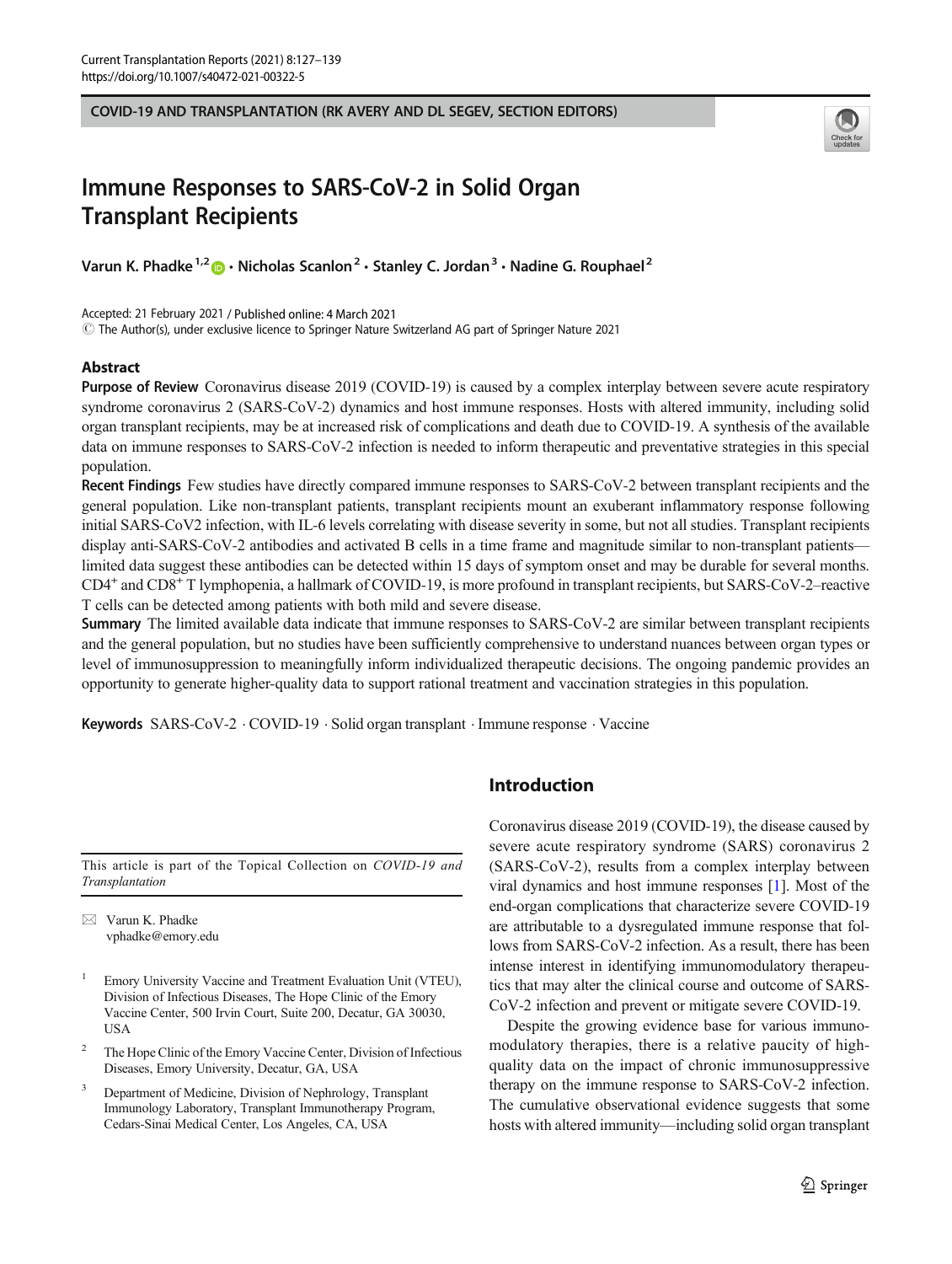(SOT) recipients—may be at elevated risk of complications and death due to SARS-CoV-2 infection [\[2](#page-8-0)–[7\]](#page-8-0). Conversely, intensity of immunosuppression—as assessed by time since transplant, type of transplant, number of immunosuppressive agents, or recent augmented immunosuppression—was not associated with COVID-19 severity in one large multicenter series [[5\]](#page-8-0). In more recent comparative studies, clinical outcomes between transplant recipients and non-transplant patients appear to be similar when using carefully matched cohorts  $[8, 9]$  $[8, 9]$  $[8, 9]$  $[8, 9]$ ; in one such analysis, transplant recipients exhibited faster clinical improvement  $[10\bullet]$  $[10\bullet]$ . As a result of these conflicting observations, the approach to the management of chronic immunosuppressive therapy in SOT recipients with COVID-19 has largely been extrapolated from experience with other viral pathogens, not on a detailed understanding or profiling of the immune response to SARS-CoV-2 in the SOT population.

Given the ongoing nature of the COVID-19 pandemic and the burden of severe disease in immunocompromised hosts, a comprehensive understanding of how immune responses to SARS-CoV-2 vary in hosts with altered immunity including specifically SOT recipients—is needed to provide a basis for therapeutic and preventative strategies in this patient population. In this review, we synthesize and provide context to the available data on immune responses to human and zoonotic coronaviruses, with a focus on SARS-CoV-2, in SOT recipients. We also discuss the implications of these findings, as well as evidence from studies of other pathogens, for SARS-CoV-2 vaccination in this patient population and outline potential avenues for future research.

# Immune Response to SARS-CoV-2 in Non-transplant Patients

The immune response to SARS-CoV-2 in non-transplant patients has been reviewed extensively elsewhere [\[1](#page-8-0), [11,](#page-9-0) [12](#page-9-0)•]. Following SARS-CoV-2 infection of airway epithelial cells, numerous pro- and anti-inflammatory cytokines (IL-1β, IL-2, IL-6, IL-10, IFN-γ, IP-10, macrophage inflammatory protein  $1\alpha$  (MIP1 $\alpha$ ), MIP1 $\beta$ , and MCP1) are elaborated [[13\]](#page-9-0). In patients with mild-moderate disease, this inflammatory cascade results in recruitment of monocytes, macrophages, Th1-biased CD4+ T cells, and generation of anti-SARS-CoV-2–neutralizing antibodies  $[14]$  $[14]$  as well as broadly reactive  $CD4^+$  and  $CD8<sup>+</sup>$  T cells (with spike as the dominant epitope) [\[15](#page-9-0), [16\]](#page-9-0), and these effectors together act to limit viral replication and halt disease progression. Based on longitudinal studies of adaptive immune responses in non-transplant patients, these neutralizing antibodies and SARS-CoV-2–reactive T cells can persist for at least 8 months after initial infection and likely contribute to protection against reinfection [\[17](#page-9-0)–[19](#page-9-0)].

In contrast, in patients that develop severe (and often fatal) COVID-19, viral replication goes unchecked and the immune response becomes dysregulated resulting in a "cytokine storm" that leads to vascular leak, acute lung injury and acute respiratory distress syndrome (ARDS), sepsis, thrombotic complications, and multiorgan failure. Systematic immune profiling of patients with mild and severe COVID-19 has identified a distinct immune "phenotype" associated with more severe disease  $[20, 21 \bullet]$  $[20, 21 \bullet]$  $[20, 21 \bullet]$  $[20, 21 \bullet]$  $[20, 21 \bullet]$ . This includes persistently elevated and rising levels of pro-inflammatory cytokines such as IL-6 [[13,](#page-9-0) [22](#page-9-0)], higher levels of anti-SARS-CoV-2 antibodies [\[22](#page-9-0), [23\]](#page-9-0) (which have also been associated with multisystem inflammatory syndrome in children (MIS-C) [\[24\]](#page-9-0)), and more profound T cell depletion (and in some studies, exhaustion) [\[20](#page-9-0)]. Additionally, immune profiling studies suggest a dichotomous response in patients with severe COVID-19, with immune activation in the lung and blunted responses in the systemic circulation  $[21, 25]$  $[21, 25]$  $[21, 25]$ .

This over-exuberant immune response is the target of various immunomodulatory therapies that have been proven or are under investigation for the treatment of COVID-19. Early in the pandemic, corticosteroids were identified as providing a mortality benefit to patients with moderate-severe disease [[26](#page-9-0), [27\]](#page-9-0), and dexamethasone is now standard of care for such patients. In a randomized controlled trial, the addition of baricitinib, an inhibitor of Janus kinases 1 and 2, to remdesivir was associated with shorter time to recovery (to hospital discharge or no longer requiring supplemental oxygen) and a greater likelihood of clinical improvement by day 15 [\[28\]](#page-9-0)—as a result of this study, baricitinib became the first immunomodulator to receive emergency use authorization (EUA) for the treatment of COVID-19 by the US Food and Drug Administration (FDA). Finally, given the immunopathogenesis of severe COVID-19, there was early enthusiasm for selective IL-6 blockade with tocilizumab and/or sarilumab and its potential benefit for patients with severe COVID-19. However, multiple randomized trials and matched cohort studies have yielded mixed results [\[29](#page-9-0)–[31\]](#page-9-0), including in the SOT population [\[32\]](#page-9-0). Taken together, the data still suggest that there may be a role for these agents as adjunctive therapy in select patient populations with severe COVID-19—for example, preliminary results from the Randomized, Embedded, Multi-factorial, Adaptive Platform (REMAP-CAP) trial of tocilizumab and sarilumab suggest a significant reduction in mortality among patients treated with IL-6 antagonists compared to controls [\[33\]](#page-9-0).

# Immune Responses to Non-SARS-CoV-2 Coronaviruses in SOT Recipients

## Human Coronaviruses

The burden of human coronavirus (HCoV) (e.g., HCoV OC43, HCoV 229E, HCoV NL63, and HCoV HKU1)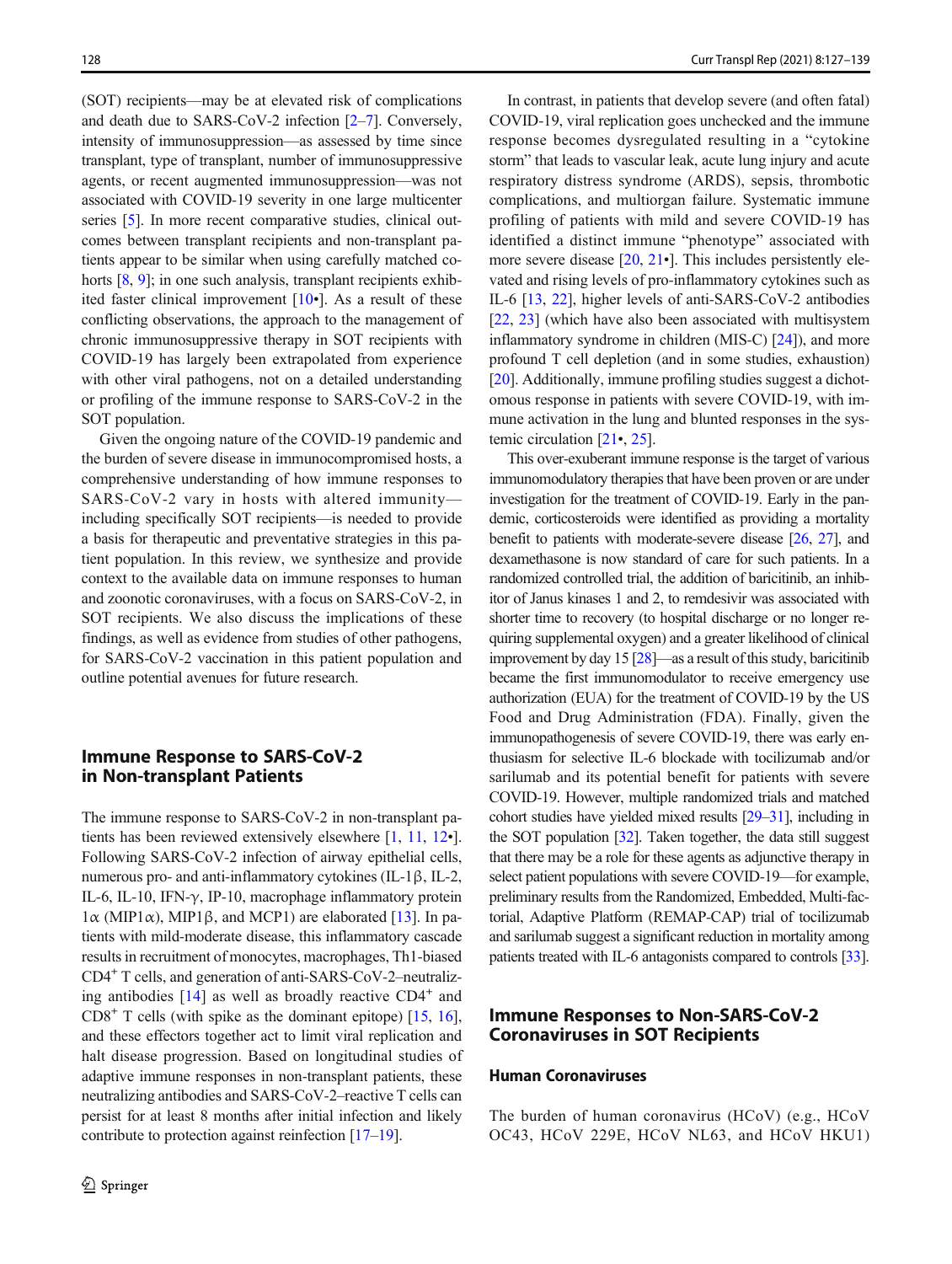infection in the transplant population has been previously de-scribed [[34\]](#page-9-0), but few studies have explored details of the immune response to these common community-acquired respiratory viruses. Multiple studies have identified an association between symptomatic respiratory virus infection, including those due to HCoV, and subsequent development of chronic lung allograft dysfunction (CLAD) in lung transplant recipients [[35](#page-9-0)–[39](#page-9-0)]. In one of these studies, HCoV was the only viral agent found to be a time-dependent risk factor for CLAD development [\[39\]](#page-9-0), but this association is likely not unique to coronaviruses. Hypothesized mechanisms for HCoV (and other respiratory virus) infection and later development of CLAD include T regulatory (Treg) cell dysregulation [\[40](#page-10-0)] or induction of exosomes containing lung-associated self-antigens [\[41\]](#page-10-0). Notably, pre-existing immunity to endemic HCoV (as measured by spike-protein–reactive T cells) has been found to be cross-reactive with SARS-CoV-2 [[15,](#page-9-0) [42](#page-10-0), [43](#page-10-0)] and may account for some of the heterogeneity in clinical outcomes seen in COVID-19.

## Zoonotic Coronaviruses

Only two cases of SARS (due to the virus now named SARS-CoV-1) [\[44](#page-10-0), [45\]](#page-10-0) and three cases of Middle East respiratory syndrome (MERS, due to MERS-CoV) [\[46,](#page-10-0) [47\]](#page-10-0) have been described in SOT recipients. While detailed immunologic assessments were not conducted in these patients, they did exhibit clinical features suggestive of an altered immune re-sponse, including atypical presenting features [\[46,](#page-10-0) [47](#page-10-0)], viremia [\[47\]](#page-10-0), a high number of secondary cases consistent with increased or prolonged viral shedding [[44\]](#page-10-0), and a high case fatality rate (4 of 5 reported cases died).

# Immune Responses to SARS-COV-2 in SOT Recipients

Initial clues that the immune response to SARS-CoV-2 may differ among SOT recipients came from observational cohort studies that described clinical manifestations and virologic outcomes that were different from the non-transplant population [\[48\]](#page-10-0). For example, in the largest published series of transplant recipients with COVID-19, investigators reported lower rates of fever, higher rates of gastrointestinal symptoms, more significant lymphopenia, and higher case fatality rates compared to those described in the general population [\[3](#page-8-0)–[7,](#page-8-0) [49\]](#page-10-0). Other studies reported high rates of SARS-CoV-2 RNAemia [[50](#page-10-0)] and prolonged shedding of viral RNA based on serial respiratory tract sampling  $[51\bullet, 52-54]$  $[51\bullet, 52-54]$  $[51\bullet, 52-54]$  $[51\bullet, 52-54]$  $[51\bullet, 52-54]$  $[51\bullet, 52-54]$ . Like in the non-transplant population, RNAemia has been associated with worse clinical outcomes in SOT recipients [[51](#page-10-0)••]. Finally, although detection of subgenomic RNA in respiratory tract samples by nucleic acid amplification does not translate into the presence of infectious

virus, at least one study found an association between "immunocompromised" status (broadly defined by the investigators, but a category which included SOT recipients) and culture positivity in the respiratory tract [\[55\]](#page-10-0).

In addition to clinical and virologic data, several isolated case reports and small (<5 patients) case series have also profiled the immune response to SARS-CoV-2 in SOT recipients. However, there are limited prospectively collected data directly comparing immune responses to SARS-CoV-2 in the transplant and nontransplant population. As a result, most conclusions about relative characteristics of inflammatory markers, cytokines, antibodies, and lymphocyte subsets in transplant recipients are based on comparisons made between studies, which may be challenging to interpret and generalize because of differences in the study populations (i.e., type of transplant, time since transplant, immunosuppressive regimen, severity of COVID-19 illness), sampling timepoints, and assay performance characteristics.

To provide the most comprehensive but meaningful synthesis of the published data, we focused our review on studies of transplant recipients that included five or more patients and which reported any data on immunologic endpoints. We included relevant findings from individual case studies or smaller cohorts when they provided additional nuance to the overall data (Table [1\)](#page-3-0).

#### Innate Responses in Transplant Recipients

Most studies of transplant recipients with COVID-19 have only reported data on non-specific markers of inflammation (i.e., erythrocyte sedimentation rate, C-reactive protein, ferritin, D-dimer, lactate dehydrogenase, and procalcitonin) and IL-6 levels. No studies have conducted more detailed innate immune profiling among SOT recipients that might provide insight into subtle differences in the early inflammatory cascade in this patient population or evidence of a compartmentalized response as has been observed in non-transplant patients. Based on the limited available data, it seems early responses to SARS-CoV-2 infection are similar between SOT recipients and non-transplant patients. In studies that have compared SOT recipients with carefully matched nontransplant cohorts, levels of inflammatory markers and IL-6 are similar among hospitalized patients [\[8](#page-8-0), [9,](#page-8-0) [10](#page-8-0)•, [62](#page-10-0)]. As in the non-transplant population, the levels of these inflammatory markers—specifically IL-6—correlated with disease severity in some studies [\[3,](#page-8-0) [56](#page-10-0)], but are imperfect predictors of disease progression. Whether select SOT recipients might benefit from combinations of proven or investigational immu-nomodulators is an area of ongoing research [[63\]](#page-10-0).

#### Humoral Responses in Transplant Recipients

The available data on humoral responses to SARS-CoV-2 in the transplant population come from case reports or small case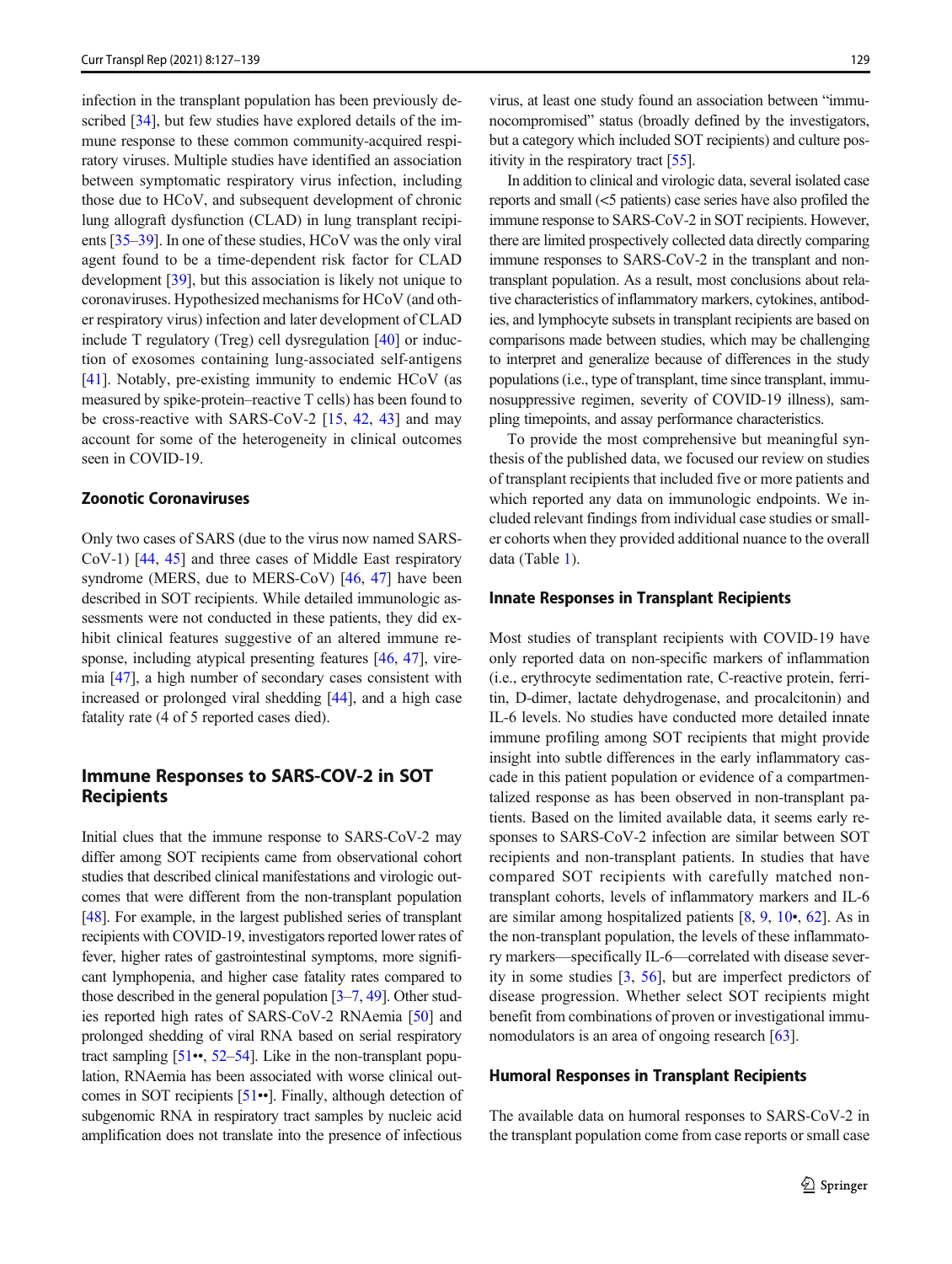<span id="page-3-0"></span>

| Immune<br>response   |                    | Reference Study design                                          | Relevant immune assays                                                                                  | Population                                                                                                                                                                                                                                                                                                                                                                              | Key findings                                                                                                                                                                                                                                                                              | Limitations                                                                                                                                                                                                |
|----------------------|--------------------|-----------------------------------------------------------------|---------------------------------------------------------------------------------------------------------|-----------------------------------------------------------------------------------------------------------------------------------------------------------------------------------------------------------------------------------------------------------------------------------------------------------------------------------------------------------------------------------------|-------------------------------------------------------------------------------------------------------------------------------------------------------------------------------------------------------------------------------------------------------------------------------------------|------------------------------------------------------------------------------------------------------------------------------------------------------------------------------------------------------------|
| Innate               | [56]               | cohort study<br>Observational                                   | IL-6 measurement with a<br>chemiluminescent<br>immunoassay<br>commercial                                | 49 kidney transplant recipients in France<br>2 diagnosed by serology<br>3 clinical diagnoses<br>44 PCR-confirmed<br>with COVID-19                                                                                                                                                                                                                                                       | of inflammation and coagulopathy) strongly<br>CRP and IL-6 levels (as well as other markers<br>predictive of severe COVID-19 and death<br>were not associated with disease severity<br>Nasopharyngeal SARS-CoV-2 viral loads                                                              | Only kidney transplant recipients<br>No other cytokine measurements<br>No non-transplant patients for<br>comparison                                                                                        |
| Humoral $[57\cdots]$ |                    | Cross-sectional<br>lence study<br>seropreva-                    | 1 anti-nucleocapsid antibody<br>3 commercial SARS-CoV-2<br>antibody assays<br>2 anti-RBD assay<br>assay | infection were also tested using 2 of the<br>PCR-positive patients served as their own<br>85 immunocompetent healthcare workers<br>855 kidney transplant patients in the UK<br>38 with PCR-confirmed SARS-CoV-2<br>with PCR-confirmed SARS-CoV-2<br>infection (82% had received<br>controls (pre-pandemic sera)<br>alemtuzumab induction)<br>same antibody assays<br>69 tested positive | Widely differing performance characteristics of<br>3 antibody assays, including differences<br>with the immunocompetent comparison<br>10.4% overall seropositivity rate<br>group                                                                                                          | Only kidney transplant recipients<br>Only 1 of 3 assays detected IgM<br>No details of antibody titer data<br>No assessment of neutralization<br>High rates of alemtuzumab<br>induction therapy<br>antibody |
|                      | [58]               | cohort study<br>Observational                                   | anti-nucleocapsid<br>antibody assay<br>Commercial                                                       | 10 SOT recipients (3 outpatients and 7<br>hospitalized) with PCR-confirmed<br>COVID-19 in the USA                                                                                                                                                                                                                                                                                       | Median time to seroconversion was 15 days<br>1 patient with severe illness (ARDS, shock)<br>6 of 7 hospitalized patients had detectable<br>did not seroconvert<br>antibodies<br>None                                                                                                      | Limited follow-up and small sample<br>No details of antibody titer data<br>No assessment of neutralization<br>No non-transplant patients for<br>comparison<br>size                                         |
|                      | $[51 \cdot \cdot]$ | cohort study<br>Observational                                   | anti-spike antibody assay<br>anti-nucleocapsid and<br>Commercial                                        | 40 kidney transplant recipients hospitalized<br>with laboratory-confirmed COVID-19<br>2 diagnosed by serology<br>38 PCR-confirmed<br>in France                                                                                                                                                                                                                                          | No difference in antibody titers between severe<br>13 had detectable IgM and/or IgG antibodies<br>Antibodies were maintained through day 59<br>36 survivors seroconverted, whereas 4<br>All had seroconverted by days 15-28<br>non-survivors did not<br>and non-severe cases<br>by day 14 | anti-nucleocapsid and anti-spike<br>Only kidney transplant recipients<br>No assessment of neutralization<br>No non-transplant patients for<br>Authors did not report<br>results separately<br>comparison   |
|                      | [59]               | (follow-up to<br>cohort study<br>Observational<br>$[51 \cdot )$ | anti-spike antibody assay<br>anti-nucleocapsid and<br>Commercial                                        | laboratory-confirmed COVID-19 in<br>29 kidney transplant recipients with<br>France                                                                                                                                                                                                                                                                                                      | 21 of 29 (72%) had detectable IgG up to day<br>190                                                                                                                                                                                                                                        | anti-nucleocapsid and anti-spike<br>Only kidney transplant recipients<br>No assessment of neutralization<br>No non-transplant patients for<br>Authors did not report<br>results separately<br>comparison   |
|                      | [60]               | cohort study<br>Observational                                   | anti-spike antibody assay<br>anti-nucleocapsid and<br>Commercial multiplex                              | 6 kidney transplant recipients hospitalized<br>1 clinical diagnosis<br>with COVID-19<br>5 PCR-confirmed                                                                                                                                                                                                                                                                                 | All 7 patients with PCR-confirmed COVID-19<br>seroconverted by days 21-42<br>7 had anti-nucleocapsid IgG<br>3 had anti-spike IgM<br>5 had anti-spike IgG                                                                                                                                  | Authors did not report titers from<br>Only kidney transplant recipients<br>transplant and non-transplant<br>No assessment of neutralization<br>and small sample size<br>patients separately                |

Table 1 Key studies of the immune response to SARS-CoV-2 infection in SOT recipients Table 1 Key studies of the immune response to SARS-CoV-2 infection in SOT recipients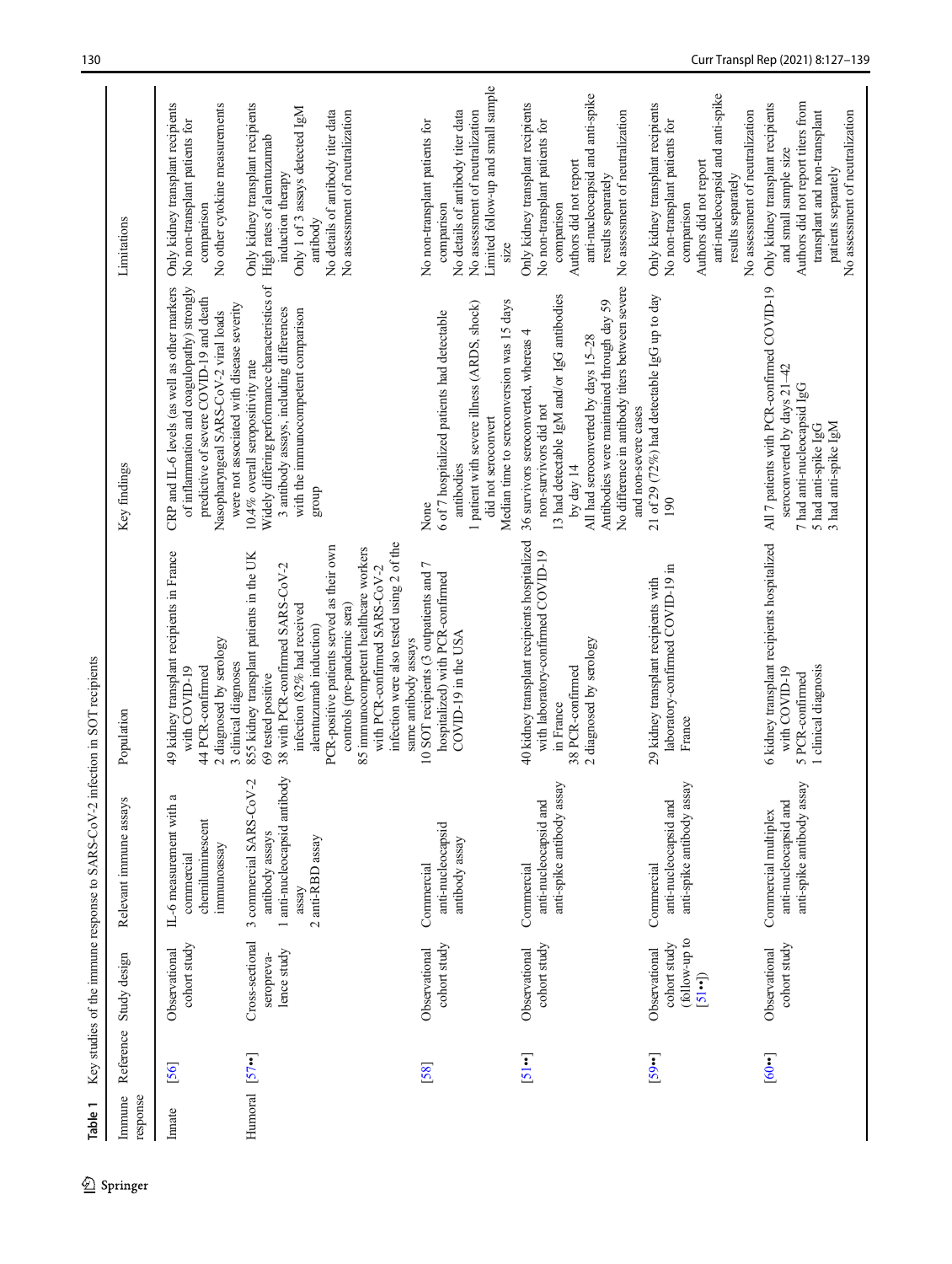|                             | Table 1 (continued)     |                               |                                                                                                                                                            |                                                                                                                                                                                                                                                                                                   |                                                                                                                                                                                                                                                                                                                                                                                                                                                                                                                                                                  |                                                                                                                                                                                     |
|-----------------------------|-------------------------|-------------------------------|------------------------------------------------------------------------------------------------------------------------------------------------------------|---------------------------------------------------------------------------------------------------------------------------------------------------------------------------------------------------------------------------------------------------------------------------------------------------|------------------------------------------------------------------------------------------------------------------------------------------------------------------------------------------------------------------------------------------------------------------------------------------------------------------------------------------------------------------------------------------------------------------------------------------------------------------------------------------------------------------------------------------------------------------|-------------------------------------------------------------------------------------------------------------------------------------------------------------------------------------|
| Immune<br>response          |                         | Reference Study design        | Relevant immune assays                                                                                                                                     | Population                                                                                                                                                                                                                                                                                        | Key findings                                                                                                                                                                                                                                                                                                                                                                                                                                                                                                                                                     | Limitations                                                                                                                                                                         |
|                             |                         |                               |                                                                                                                                                            | suspected mild COVID-19 (outpatients<br>5 kidney transplant recipients with<br>PCR-confirmed COVID-19 (1<br>2 hemodialysis patients with<br>that were PCR-negative)<br>hospitalized)                                                                                                              | non-transplant), trend toward declining titers<br>In the 3 patients tested twice (2 transplant,<br>by day $60$                                                                                                                                                                                                                                                                                                                                                                                                                                                   |                                                                                                                                                                                     |
| Cellular [60 <sup>*</sup> ] |                         | cohort study<br>Observational | IFN-gamma ELISpot using<br>non-structural proteins)<br>SARS-CoV-2 peptide<br>overlapping 15mer<br>pools (representing<br>structural and                    | 6 kidney transplant recipients hospitalized<br>suspected mild COVID-19 (outpatients<br>5 kidney transplant recipients with<br>PCR-confirmed COVID-19 (1<br>2 hemodialysis patients with<br>that were PCR-negative)<br>clinical diagnosis<br>with COVID-19<br>5 PCR-confirmed<br>hospitalized)     | All 7 patients with PCR-confirmed COVID-19 Only kidney transplant recipients<br>at least 6 of 9 peptides (anti-spike reactivity<br>displayed CD4+ and CD8+ T cells reactive to<br>3 PCR-negative patients had no SARS-CoV-2<br>of immunosuppression at time of diagnosis<br>All 5 transplant patients underwent reduction<br>reactive T cells<br>was dominant)                                                                                                                                                                                                   | No assessment of T cell subsets and<br>and small sample size<br>phenotype                                                                                                           |
|                             | $[6] \cdot \cdot \cdot$ | cohort study<br>Observational | Flow cytometry for B and T<br>staining for T cell assays<br>intracellular cytokine<br>anti-nucleocapsid<br>cell assays and<br>antibody assay<br>Commercial | 18 kidney transplant recipients hospitalized 16 transplant patients underwent antibody<br>COVID-positive non-transplant controls<br>Banked PBMCs (pre-pandemic) from 36<br>kidney transplant recipients served as<br>with PCR-confirmed COVID-19<br>14 COVID-negative and 16<br>negative controls | Reductions in effector and memory CD4 <sup>+</sup> and<br>No change in T <sub>FH</sub> , plasmablast, or circulating<br>testing, and 60% had detectable antibodies<br>No differences in B or T cell populations by<br>Higher frequencies of B cell subsets (naïve,<br>non-transplant patients with COVID-19<br>No evidence of exhausted T cells, unlike<br>Transplant patients with COVID-9 had<br>switched, activated) compared with<br>(mostly between day 10 and 30)<br>plasma cell frequencies<br>uninfected controls<br>disease severity<br>$CDS^+$ T cells | No assessment of memory B cells<br>Only kidney transplant recipients<br>SARS-CoV-2-specific T cell<br>No assessment of neutralizing<br>No assessment of<br>antibodies<br>reactivity |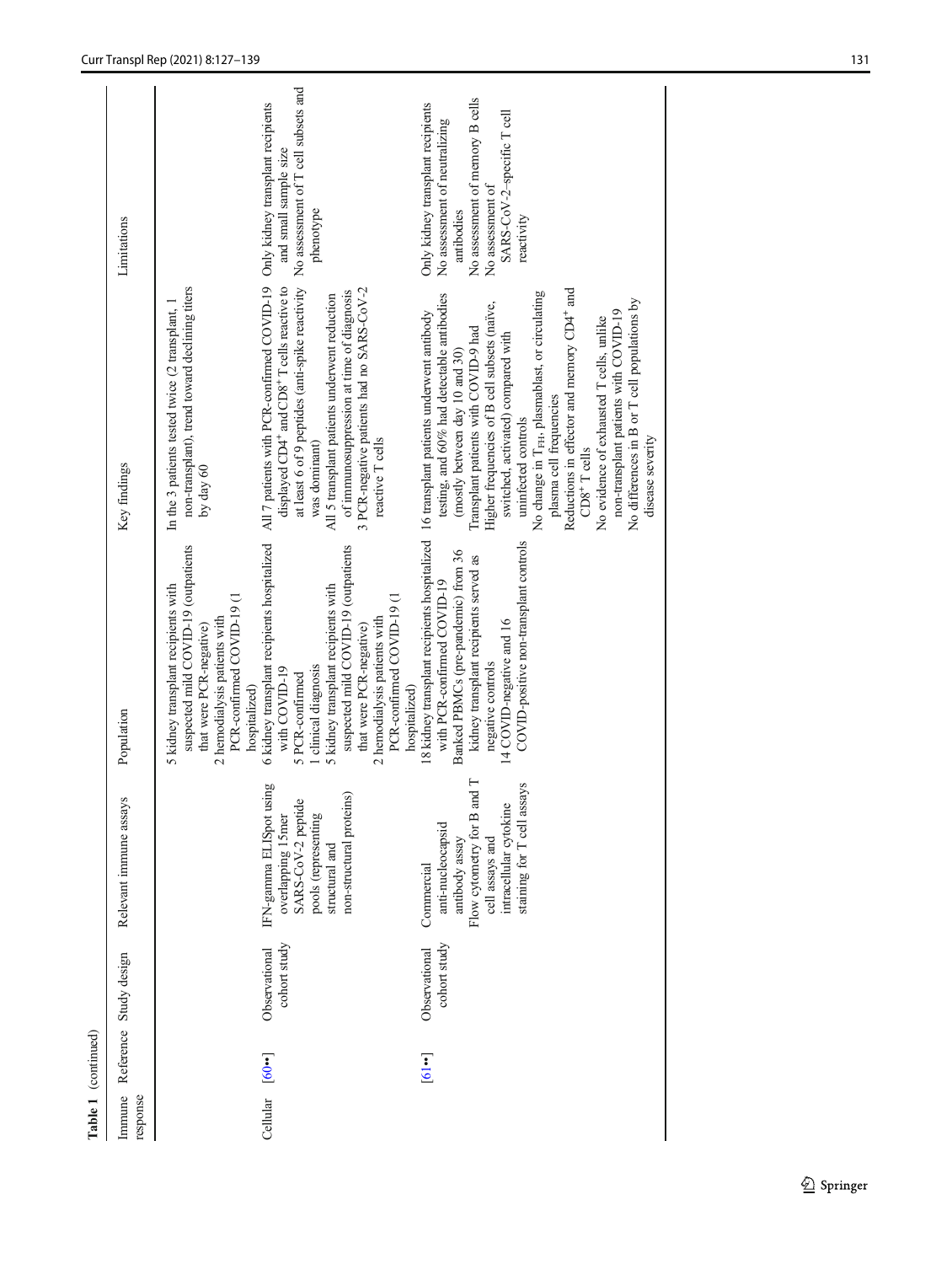series—which tend to be biased toward cases that failed to seroconvert [[64](#page-10-0), [65\]](#page-10-0), had delayed seroconversion [\[66](#page-10-0), [67](#page-11-0)], or had rapid loss of antibodies [\[68\]](#page-11-0)—as well as seroprevalence surveys conducted at individual transplant centers [\[57](#page-10-0)••, [69](#page-11-0)–[71](#page-11-0)], or observational cohort studies of transplant recipients with laboratory-confirmed COVID-19 [\[50](#page-10-0), [51](#page-10-0)••, [58](#page-10-0), [59](#page-10-0)••,  $60 \cdot 61 \cdot 72$  $60 \cdot 61 \cdot 72$  $60 \cdot 61 \cdot 72$  $60 \cdot 61 \cdot 72$ .

Collectively, these data show that, similar to the nontransplant population, transplant recipients can mount SARS-CoV-2–specific antibodies within 1–2 weeks after the onset of COVID-19 symptoms and these antibodies may be durable for at least 2 months  $[51…, 58, 61…], and potentially$  $[51…, 58, 61…], and potentially$  $[51…, 58, 61…], and potentially$  $[51…, 58, 61…], and potentially$  $[51…, 58, 61…], and potentially$  $[51…, 58, 61…], and potentially$ up to 4 to 6 months [[59](#page-10-0)••, [72](#page-11-0)] post-infection. Furthermore, a robust antibody response can be elicited regardless of illness severity [[51](#page-10-0)••, [58](#page-10-0), [61](#page-10-0)••] (two small studies of six and 18 patients, respectively, did report a higher [\[54](#page-10-0), [72\]](#page-11-0) and more durable [[54](#page-10-0)] antibody response in patients who experienced severe illness), including in the first few weeks after transplantation and following asymptomatic infection.

Although these data provide reassurance regarding the potential for SOT recipients to mount a humoral immune response to SARS-CoV-2, they yield limited novel insight into unique aspects of the humoral response in this patient population, for several reasons: (1) Many studies only reported qualitative results (e.g., positive or negative) which precludes any comparison of the magnitude of the antibody response with non-transplant patients; (2) most studies measured antibodies at too few timepoints to derive meaningful conclusions about antibody kinetics, which may differ in transplant recipients; (3) studies utilized different antibody assays with variable targets and performance characteristics, making it difficult to definitively distinguish cases from controls or to evaluate qualitative differences in the antibody response (i.e., most studies measured anti-nucleocapsid rather than anti-receptor binding domain (spike) antibodies, and the former may not be neutralizing, and most studies measured antibodies using enzyme-linked immunosorbent assay (ELISA) rather than neutralization-based assays); (4) the number of patients with detectable antibodies was often too small to analyze for associations with clinically relevant baseline characteristics (such as organ type, time from transplant, or induction and maintenance immunosuppressive regimen); and (5) few studies directly compared transplant with non-transplant patients enrolled contemporaneously at the same site.

To date, only one study has directly compared humoral immune responses to SARS-CoV-2 between transplant and non-transplant recipients with and without COVID-19 [\[61](#page-10-0)••]. Using banked samples from uninfected kidney transplant recipients as negative controls, this study of 18 kidney transplant recipients with symptomatic COVID-19 found that most patients exhibited broad activation of B cell subsets (switched, activated, and memory) but not T follicular helper  $(T<sub>FH</sub>)$  cells, as well as a robust anti-SARS-CoV-2 nucleocapsid IgM and IgG antibody response as measured by ELISA. The authors observed similar responses in nontransplant patients with COVID-19 admitted to the same center. The investigators could not identify any differences in the humoral response between transplant patients with mild, moderate, or severe COVID-19 illness (based on a 7-point ordinal scale), even though this has been observed in studies of nontransplant patients. Additionally, withdrawal of the antiproliferative agent (e.g., mycophenolate) at the time of COVID-19 diagnosis did not seem to impact the magnitude of the antibody response—notably, the sample sizes in these analyses may have been too small to detect any differences. Finally, in three patients that underwent sampling at multiple timepoints, there was a trend toward lower percentages of B cell subsets (switched, activated, and memory) and antibody levels by 2 months after symptom onset.

#### Cellular Responses in Transplant Recipients

Although multiple studies have described profound lymphopenia among SOT recipients with COVID-19, we identified only two studies that conducted a more detailed evaluation of cellular immune responses to SARS-CoV-2 in this patient population. Candon et al. [\[60](#page-10-0)••] measured the frequency of SARS-CoV-2–reactive T cells using IFN-gamma enzymelinked immune absorbent spot (ELISpot) among kidney transplant recipients with COVID-19—their cohort included five patients with PCR-confirmed infection (all of whom had moderate-severe disease and were hospitalized), six with suspected infection (but who were PCR-negative, and five of whom had mild disease and were managed in the ambulatory setting), as well as two non-transplant patients with endstage renal disease on hemodialysis with PCR-confirmed moderate-severe COVID-19 that were used for comparison.

In this analysis, the kidney transplant patients with PCRconfirmed COVID-19 displayed broadly reactive SARS-CoV-2–specific  $CD4^+$  and  $CD8^+$  T cells from 2 to 6 weeks after symptom onset, with frequencies similar to the nontransplant patients on hemodialysis (as well as those reported in the literature for non-transplant patients)—notably, all five of the transplant recipients underwent reduction of immunosuppression at the time of diagnosis of COVID-19  $[60 \cdot \cdot]$  $[60 \cdot \cdot]$  $[60 \cdot \cdot]$ . Interestingly, of the six transplant patients who tested negative for SARS-CoV-2, none generated SARS-CoV-2–specific antibodies, and three had no detectable SARS-CoV-2–reactive T cells—five of these patients did not have their immunosuppression reduced at the time of diagnosis. These findings suggest not only that at least some of the suspected cases in this series did not, in fact, have COVID-19, but also that in the three PCR-negative patients who did have low levels of SARS-CoV-2–reactive T cells (but no antibodies), milder infection (and consequent continuation of immunosuppressive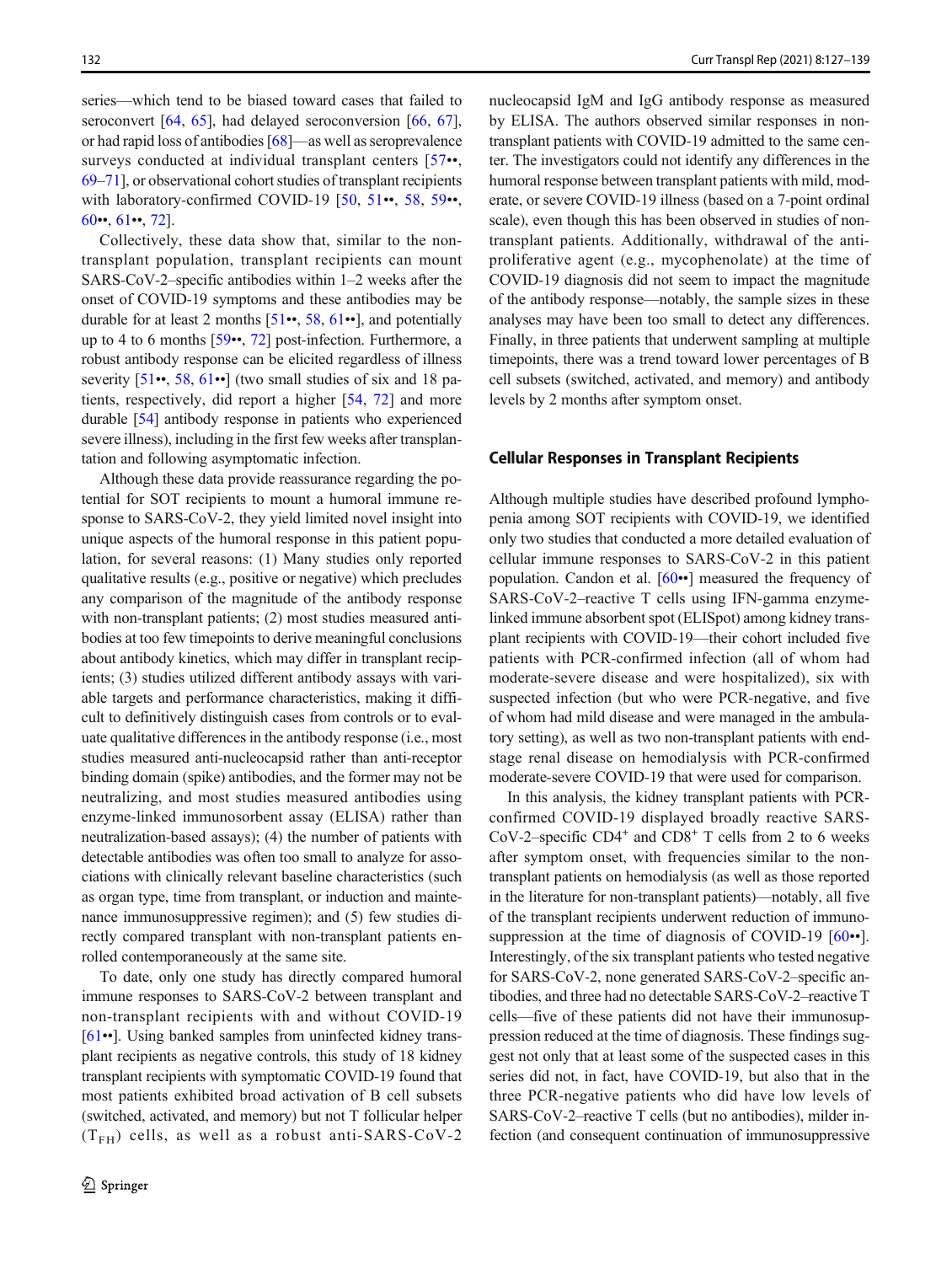therapy) may be associated with an attenuated immune response.

Hartzell et al. [\[61](#page-10-0)••] assessed both the frequency and phenotype of SARS-CoV-2–reactive T cells in 18 kidney transplant recipients with laboratory-confirmed COVID-19 and compared these with banked peripheral blood mononuclear cells (PBMCs) from uninfected transplant recipients as well as non-transplant patients with and without COVID-19 enrolled contemporaneously at the same center. Like nontransplant patients, the transplant patients with COVID-19 exhibited  $T$  lymphopenia, with a bias toward  $CD8<sup>+</sup> T$  lymphopenia. There was no emergence of exhausted, anergic, or senescent T cell populations among the transplant patients, unlike what has been observed in some studies of non-transplant patients with severe COVID-19. The investigators could not identify any differences in  $CD4^+$  or  $CD8^+$  T cell responses between transplant patients with mild, moderate, or severe COVID-19 illness (based on a 7-point ordinal scale), though the sample size may have been inadequate to detect any association. This study was too small to provide insights on the durability of the T cell response or the induction of T cell memory in the transplant population, both of which are likely relevant to long-term protective immunity and the risk of reinfection or recrudescent infection.

### Data Synthesis

Overall, as in the non-transplant population, in SOT recipients, SARS-CoV-2 infection triggers a broad array of pro- and anti-inflammatory cytokines, and the same innate immune responses that have been associated with severe disease in non-transplant patients have also been identified in transplant recipients. However, this is not a consistent observation and, in some studies, the degree of overlap of these markers among those with mild, moderate, and severe (and fatal) disease makes it difficult to draw any substantive conclusions about their individual prognostic value [\[73](#page-11-0)].

Similarly, based on very limited data, transplant recipients appear to be able to mount humoral and cellular responses of similar magnitude to non-transplant patients. However, larger and more detailed analyses will likely be needed to detect qualitative differences (for example, in kinetics or breadth of response) that may underlie the differences in clinical outcomes that have been observed among transplant recipients with COVID-19 in some studies. Ultimately, in the absence of a systematic (i.e., stratified by organ type, time since transplant, immunosuppressive regimen) and comprehensive (i.e., multiplex panels, immunophenotyping, systems biological approaches) assessment of immune responses in this patient population, we can draw limited meaningful conclusions about differences in the immune response to SARS-CoV-2 between SOT recipients and the general population.

# Implications for SARS-CoV-2 Vaccines in Transplant Recipients

#### Vaccine Platforms and Transplantation

A number of vaccine platforms are being utilized to develop vaccines against SARS-CoV-2 [\[12](#page-9-0)•]. In the absence of a specific signature of the immune response to SARS-CoV-2 that is unique to transplant recipients, or an immunologic correlate of protection against COVID-19, it is difficult to devise a tailored vaccination strategy for SOT recipients [\[12](#page-9-0)•, [74](#page-11-0)]. Experience with licensed vaccines has shown that these patients mount less robust immune responses to vaccines compared with nontransplant patients regardless of vaccine type [\[75\]](#page-11-0), though the specific impact of each component of transplant immunosuppression on vaccine immunogenicity is poorly understood. Nevertheless, these observations have implications for the anticipated immunogenicity and efficacy of the various SARS-CoV-2 vaccine platforms in this population (Table [2\)](#page-7-0).

As of January 2021, two messenger RNA (mRNA) vaccines (mRNA-1273 and BNT162b2) have been given EUA by the US FDA. In phase III trials, these vaccines were more than 90% effective at preventing COVID-19, across all age groups and in pre-specified subgroups at high risk of severe disease [\[80](#page-11-0), [81](#page-11-0)]. These trials specifically excluded patients receiving chronic immunosuppressive drug therapy (i.e., SOT recipients). Notably, prior to the COVID-19 vaccine studies, mRNA (and related DNA) vaccine technologies had been demonstrated to be immunogenic in non-transplanted individuals, but there were no pre-pandemic data on mRNAbased vaccines in SOT recipients, and only limited data on the closely related DNA vaccine platform in this patient population. A cytomegalovirus DNA vaccine was demonstrated to be immunogenic in allogeneic stem cell transplant recipients [\[82](#page-11-0)], but not kidney transplant recipients [\[77\]](#page-11-0).

Multiple protein subunit vaccines against SARS-CoV-2 are also currently in clinical trials [\[12](#page-9-0)•]. Like the studies of mRNA vaccines, some, but not all of these trials are excluding patients receiving chronic immunosuppressive therapy. The principal advantages of these vaccines will be their simpler dosing schedules, storage requirements, scalability, and potential impact on disease transmission. In the absence of an adjuvant, subunit vaccines are known to be less immunogenic in SOT recipients [[75](#page-11-0)], but many of the SARS-CoV-2 protein subunit vaccines currently under investigation are adjuvanted products.

Finally, several vectored vaccines using either human or chimpanzee adenovirus vectors have been demonstrated to be immunogenic and effective in non-transplant patients in phase III trials [[83\]](#page-11-0) and have been granted emergency use authorization in some countries. Similar to other live vaccines, live replicating vectored vaccines would likely not be recommended for use in SOT recipients and other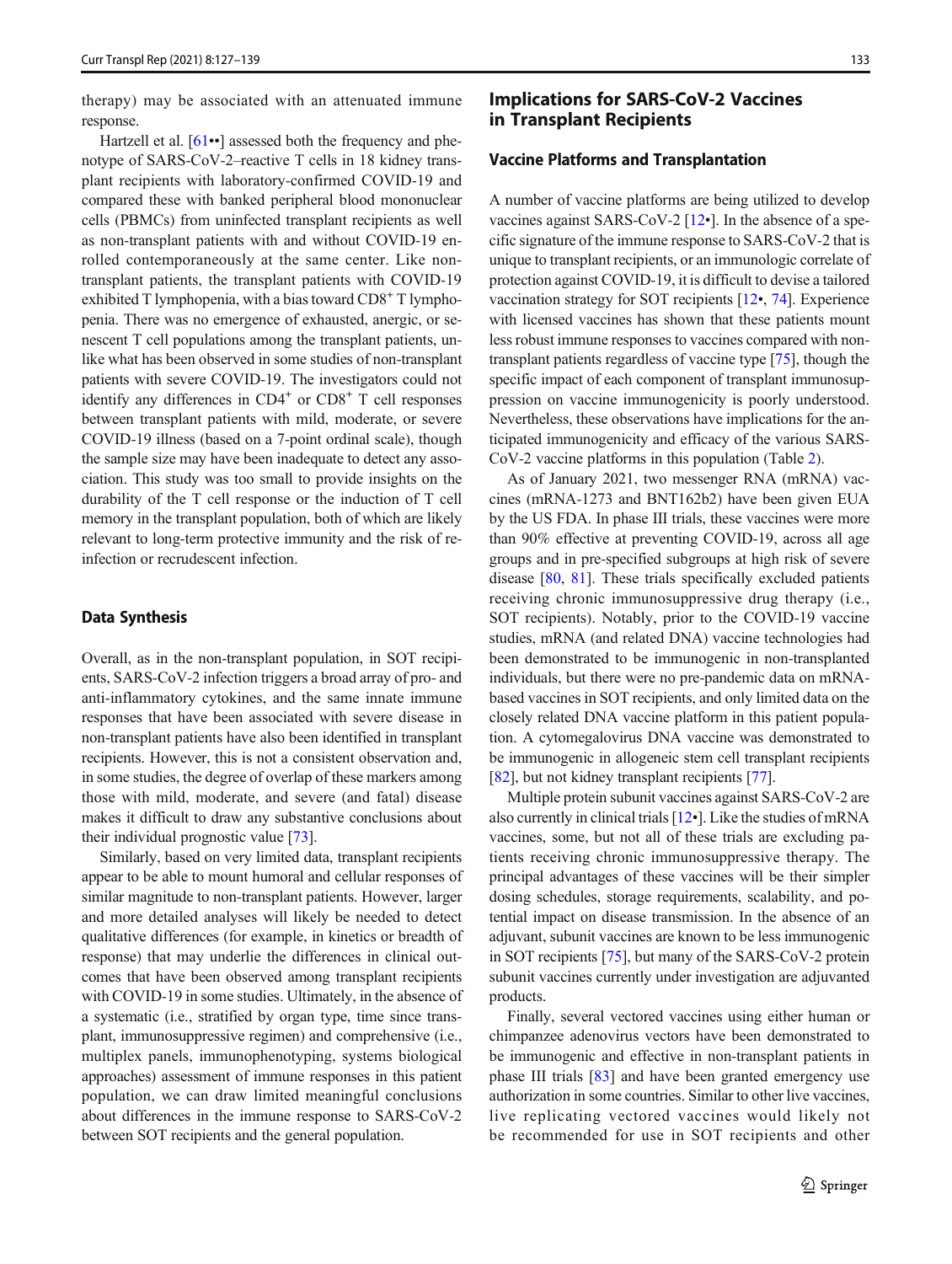| Vaccine platform              | Example products against<br>SARS-CoV-2                                                                           | Evidence of immunogenicity of this vaccine<br>platform in SOT recipients                                                                                        | Evidence on alloimmunity related to this<br>vaccine platform in SOT recipients                                                               |
|-------------------------------|------------------------------------------------------------------------------------------------------------------|-----------------------------------------------------------------------------------------------------------------------------------------------------------------|----------------------------------------------------------------------------------------------------------------------------------------------|
| mRNA                          | mRNA-1273<br><b>BNT162b2</b><br>CVnCoV                                                                           | No data                                                                                                                                                         | No self-reported episodes of rejection in a<br>national survey of 187 SOT recipients<br>after a single dose of mRNA-1273 or<br>BNT162b2 [76] |
| <b>DNA</b>                    | AG0302-COVID19<br>$ZvCoV-D$                                                                                      | ASP0113, a DNA-based cytomegalovirus<br>vaccine (encoding glycoprotein B and<br>phosphoprotein 65), was not immunogenic in<br>kidney transplant recipients [77] | No difference in rates of rejection between<br>ASP0113 and placebo [77]                                                                      |
| Nanoparticle                  | NVX-CoV2373                                                                                                      | No data                                                                                                                                                         | No data                                                                                                                                      |
| Virus-like particle           | CoVLP                                                                                                            | Suboptimal immunogenicity of quadrivalent<br>human papillomavirus (HPV) vaccine in SOT<br>recipients [78]                                                       | No data                                                                                                                                      |
| Protein subunit or<br>peptide | ZF2001<br>EpiVacCorona<br><b>SCB-2019</b>                                                                        | For most routine protein subunit or inactivated<br>vaccines, SOT recipients generate less robust<br>immune responses compared with                              | No evidence of alloimmunity associated with<br>routine vaccines<br>Reviewed in [79]                                                          |
| Inactivated virus             | <b>BBIBP-CorV</b><br>CoronaVac<br>BBV152 A, B, C<br>Inactivated WIV04<br><b>Inactivated KMS-1</b><br>OazCovid-in | non-transplant patients<br>Reviewed in [75]                                                                                                                     |                                                                                                                                              |
| Adenovirus (Ad)<br>vectored   | Gam-Covid-Vac<br>Ad26.COV2.S<br>Ad5CoV                                                                           | No data                                                                                                                                                         | No data                                                                                                                                      |
| Chimpanzee Ad<br>vectored     | ChAdOx1/AZD1222                                                                                                  | No data                                                                                                                                                         | No data                                                                                                                                      |

<span id="page-7-0"></span>Table 2 Vaccine platforms used in SARS-CoV-2 vaccines (tested in phase III trials as of January 2021) and published data on immunogenicity and alloimmunity in SOT recipients

immunocompromised hosts, though high-quality safety data for live vaccines in these patient populations are limited [[84\]](#page-11-0).

## SARS-CoV-2 Vaccine Safety and Alloimmunity

One theoretical concern about the use of SARS-CoV-2 vaccines in transplant recipients is the risk of inducing alloimmunity and potentially even allograft rejection. Based on large observational cohort studies of transplant patients with COVID-19, there has not yet been any signal linking natural SARS-CoV-2 infection with subsequent rejection, including in lung transplant recipients—whether there will be an association with late development of CLAD has yet to be seen. Vaccines could induce alloimmunity by triggering an immune response that is cross-reactive with the allograft, by stimulating previously alloreactive immune cells, or through the non-specific stimulatory effects of adjuvants that could lead to de novo alloimmunity. Indeed, three groups of investigators described de novo donor-specific antibody (DSA) detection among separate cohorts of kidney and heart transplant recipients that had received AS03-adjuvanted 2009 H1N1 pandemic influenza vaccines [[85](#page-11-0)–[87](#page-11-0)].

Importantly, the association between vaccines and alloimmunity and rejection is not a consistent observation (Table 2). Despite their reactogenicity, in the trials of both mRNA-1273 and BNT162b2, there were no safety signals to suggest a heightened risk of autoimmune phenomena. In a national survey of 187 SOT recipients (64% of whom were frontline healthcare workers) who had received a single dose of either mRNA-1273 or BNT162b2, there were no self-reported episodes of rejection or autoimmune phenomena [[76](#page-11-0)]. Similarly, in a systematic review of vaccine studies in SOT recipients, Mulley et al. [[79](#page-11-0)] identified no increased risk of alloimmunity or allograft rejection following routine vaccines, though most of the studies included in this analysis focused on influenza vaccine. A systematic review of safety data specifically focused on AS03-adjuvanted H1N1 influenza vaccines in transplant recipients found no signal to suggest an increased risk of allograft rejection associated with receipt of this adjuvant [\[88\]](#page-11-0). In smaller studies of other investigational and licensed adjuvanted vaccines, no increased rates of alloimmunity or rejection have been reported, including an experimental monophosphoryl lipid A (MPL)-adjuvanted hepatitis B vaccine in kidney and liver transplant recipients [\[89](#page-11-0)–[91\]](#page-11-0), a licensed MF59-adjuvanted influenza vaccine (FluAd®) [\[92\]](#page-11-0) and investigational CMV vaccine in kidney transplant recipients [\[93](#page-11-0)], or the recently licensed recombinant herpes zoster subunit vaccine (AS01B adjuvanted) in kidney transplant recipients [\[94](#page-11-0)].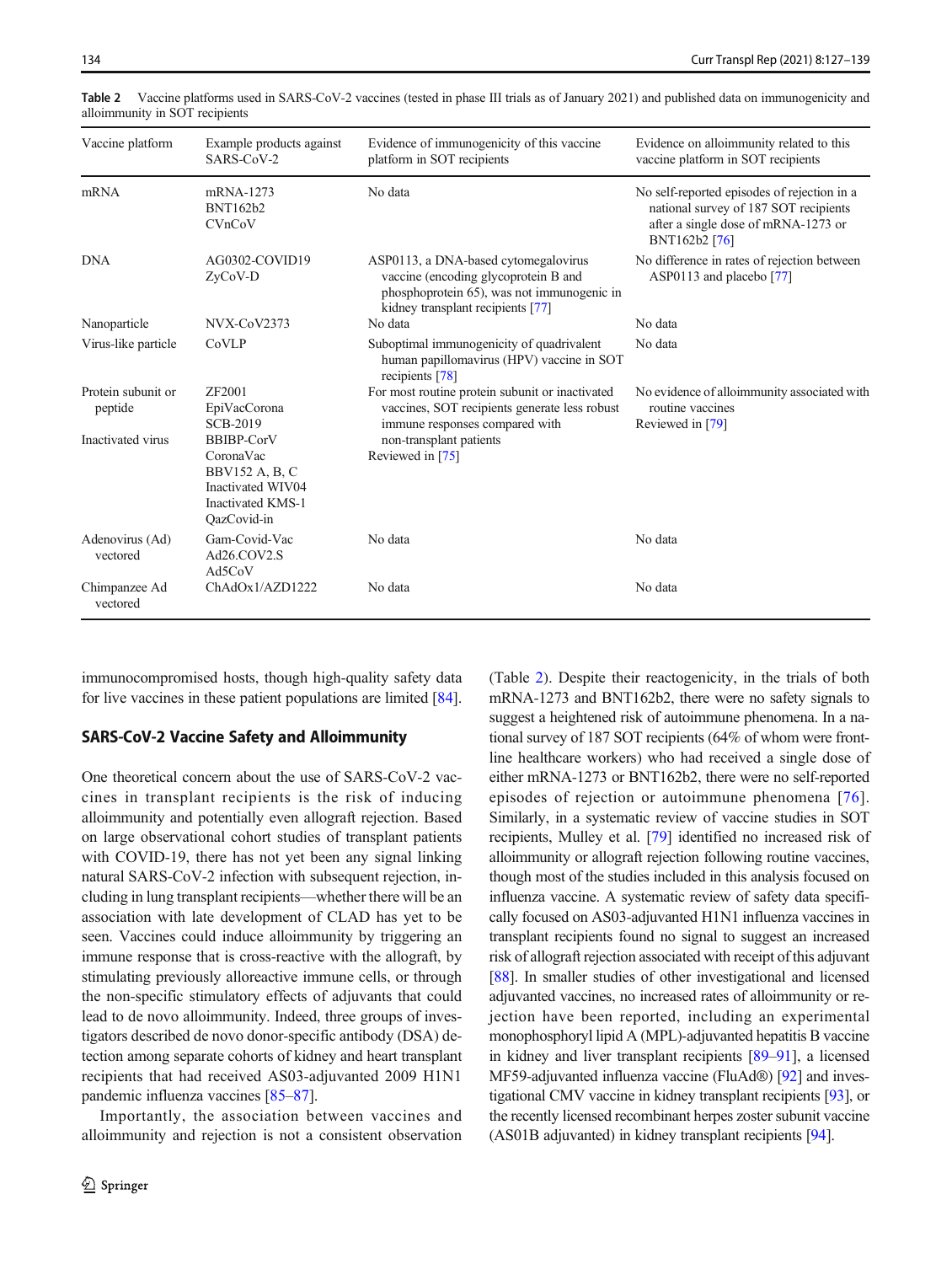<span id="page-8-0"></span>Together, these data suggest that any concerns about the theoretical risk of alloimmunity related to SARS-CoV-2 vaccines must be carefully weighed against the very real risks of natural SARS-CoV-2 infection. The most recently published guidance from the American Society of Transplantation (AST) supports the use of SARS-CoV-2 vaccines in SOT recipients in regions where transmission continues at a high level [\[95](#page-12-0)].

# Conclusions and Future Directions

Since the identification of SARS-CoV-2 at the beginning of 2020, much has been learned about the complex immunopathogenesis of COVID-19. Although SOT recipients and other hosts with altered immunity may exhibit an altered clinical phenotype compared with the general population (e.g., more atypical manifestations, more severe disease, increased viral shedding), the precise immunologic basis for these differences has yet to be characterized.

Given the ongoing nature of the pandemic, there continues to be an opportunity to more rigorously and systematically assess the immune response to SARS-CoV-2 in SOT recipients. This includes more detailed analyses of both the magnitude and quality of the immune response to both natural SARS-CoV-2 infection and vaccination, including kinetics, breadth, and durability, across a wider spectrum of organ recipients and immunosuppressive regimens. Such data could yield valuable insights that would guide appropriate management of immunosuppression, use of immunomodulatory agents, and vaccination strategies for SARS-CoV-2 as well as other typical and emerging pathogens in this vulnerable patient population.

Funding VKP was supported in part by Imagine, Innovate, and Impact (I3) Funds from the Emory University School of Medicine and through the Georgia CTSA NIH award (UL1-TR002378). NS was supported by the NIH R38 Stimulating Access to Research in Residency (StARR) grant through the NIH/NIAID (5R38AI140299-02). NGR was supported by the Immunophenotyping Assessment in a COVID-19 Cohort (IMPACC) grant through the NIH/DAIT (5U19AI090023).

## **Declarations**

Conflict of Interest Dr. Phadke was supported in part by Imagine, Innovate, and Impact (I3) Funds from the Emory University School of Medicine and through the Georgia CTSA NIH award (UL1-TR002378). Dr. Scanlon was supported by the NIH R38 Stimulating Access to Research in Residency (StARR) grant through the NIH/NIAID (5R38AI140299-02). Dr. Jordan reports receiving grants and nonfinancial support from CSL Behring during the preparation of this manuscript, and grants and personal fees from CSL Behring, Hansa Biopharma, Regeneron, and Amplyx outside the submitted work. Dr. Jordan has patents for the use of IL-6 inhibitors for desensitization and treatment of antibody-mediated rejection in transplant recipients, the use of clazakizumab to desensitize and improve renal transplantation in HLAsensitized patients and to treat chronic antibody-mediated rejection of organ transplants, and the use of calcineurin inhibitor–free CTLA4-Ig with anti-IL-6/IL-6R for long-term immunosuppression in solid organ transplant recipients, all licensed to CSL Behring. All are outside the submitted work. Dr. Rouphael was supported by the Immunophenotyping Assessment in a COVID-19 Cohort (IMPACC) grant through the NIH/DAIT (5U19AI090023).

Human and Animal Rights and Informed Consent This article does not contain any studies with human or animal subjects performed by any of the authors.

## References

Papers of particular interest, published recently, have been highlighted as:

- Of importance
- •• Of major importance
- 1. Tay MZ, Poh CM, Renia L, MacAry PA, Ng LFP. The trinity of COVID-19: immunity. inflammation and intervention. Nat Rev Immunol. 2020;20(6):363–74. [https://doi.org/10.1038/s41577-](https://doi.org/10.1038/s41577-020-0311-8.) [020-0311-8.](https://doi.org/10.1038/s41577-020-0311-8.)
- 2.• Fung M, Babik JM. COVID-19 in immunocompromised hosts: what we know so far. Clin Infect Dis. 2020. [https://doi.org/10.](https://doi.org/10.1093/cid/ciaa863) [1093/cid/ciaa863](https://doi.org/10.1093/cid/ciaa863) Comprehensive review of published studies of COVID-19 in all types of immunocompromised hosts, including solid organ transplant recipients.
- 3. Cravedi P, Mothi SS, Azzi Y, Haverly M, Farouk SS, Perez-Saez MJ, et al. COVID-19 and kidney transplantation: results from the TANGO International Transplant Consortium. Am J Transplant. 2020;20(11):3140–8. [https://doi.org/10.1111/ajt.16185.](https://doi.org/10.1111/ajt.16185)
- 4. Pereira MR, Mohan S, Cohen DJ, Husain SA, Dube GK, Ratner LE, et al. COVID-19 in solid organ transplant recipients: initial report from the US epicenter. Am J Transplant. 2020;20(7):1800– 8. <https://doi.org/10.1111/ajt.15941>.
- 5. Kates OS, Haydel BM, Florman SS, Rana MM, Chaudhry ZS, Ramesh MS, et al. COVID-19 in solid organ transplant: a multicenter cohort study. Clin Infect Dis. 2020. [https://doi.org/10.1093/](https://doi.org/10.1093/cid/ciaa1097) [cid/ciaa1097](https://doi.org/10.1093/cid/ciaa1097).
- 6. Caillard S, Anglicheau D, Matignon M, Durrbach A, Greze C, Frimat L, et al. An initial report from the French SOT COVID Registry suggests high mortality due to COVID-19 in recipients of kidney transplants. Kidney Int. 2020;98(6):1549–58. [https://](https://doi.org/10.1016/j.kint.2020.08.005) [doi.org/10.1016/j.kint.2020.08.005](https://doi.org/10.1016/j.kint.2020.08.005).
- 7. Nair V, Jandovitz N, Hirsch JS, Abate M, Satapathy SK, Roth N, et al. An early experience on the effect of solid organ transplant status on hospitalized COVID-19 patients. Am J Transplant. 2020. <https://doi.org/10.1111/ajt.16460>.
- 8. Molnar MZ, Bhalla A, Azhar A, Tsujita M, Talwar M, Balaraman V, et al. Outcomes of critically ill solid organ transplant patients with COVID-19 in the United States. Am J Transplant. 2020;20(11):3061–71. <https://doi.org/10.1111/ajt.16280>.
- 9. Sharma P, Chen V, Fung CM, Troost JP, Patel VN, Combs M, et al. COVID-19 outcomes among solid organ transplant recipients: a case-control study. Transplantation. 2021;105(1):128–37. [https://](https://doi.org/10.1097/TP.0000000000003447) [doi.org/10.1097/TP.0000000000003447.](https://doi.org/10.1097/TP.0000000000003447)
- 10.• Avery RK, Chiang TP, Marr KA, Brennan DC, Sait AS, Garibaldi BT, et al. Inpatient COVID-19 outcomes in solid organ transplant recipients compared to non-solid organ transplant patients: a retrospective cohort. Am J Transplant. 2020. [https://doi.org/10.1111/ajt.](https://doi.org/10.1111/ajt.16431)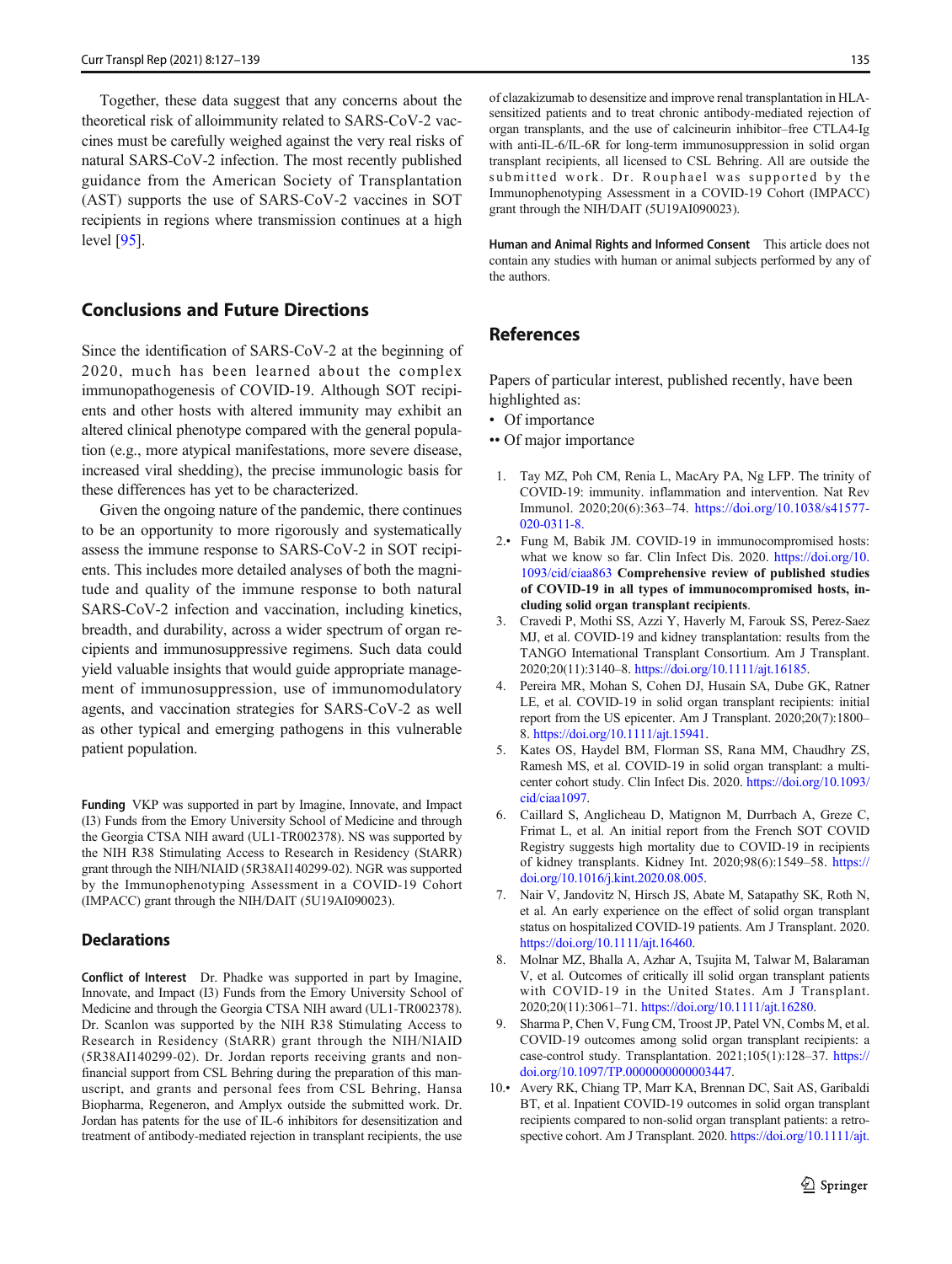<span id="page-9-0"></span>[16431](https://doi.org/10.1111/ajt.16431) Matched cohort study of solid organ transplant recipients and non-transplant recipients hospitalized with COVID-19 demonstrating similar outcomes and faster recovery among the transplant population.

- 11. Chen Z, John WE. T cell responses in patients with COVID-19. Nat Rev Immunol. 2020;20(9):529–36. [https://doi.org/10.1038/](https://doi.org/10.1038/s41577-020-0402-6) [s41577-020-0402-6.](https://doi.org/10.1038/s41577-020-0402-6)
- 12.• Poland GA, Ovsyannikova IG, Kennedy RB. SARS-CoV-2 immunity: review and applications to phase 3 vaccine candidates. Lancet. 2020;396(10262):1595–606. [https://doi.org/10.1016/S0140-](https://doi.org/10.1016/S0140-6736(20)32137-1) [6736\(20\)32137-1](https://doi.org/10.1016/S0140-6736(20)32137-1) Narrative review of COVID-19 immunopathogenesis and implications for SARS-CoV-2 vaccine platforms in development.
- 13. Huang C, Wang Y, Li X, Ren L, Zhao J, Hu Y, et al. Clinical features of patients infected with 2019 novel coronavirus in Wuhan, China. Lancet. 2020;395(10223):497–506. [https://doi.](https://doi.org/10.1016/S0140-6736(20)30183-5) [org/10.1016/S0140-6736\(20\)30183-5.](https://doi.org/10.1016/S0140-6736(20)30183-5)
- 14. Ni L, Ye F, Cheng ML, Feng Y, Deng YQ, Zhao H, et al. Detection of SARS-CoV-2-specific humoral and cellular immunity in COVID-19 convalescent individuals. Immunity. 2020;52(6):971– 7 e3. [https://doi.org/10.1016/j.immuni.2020.04.023.](https://doi.org/10.1016/j.immuni.2020.04.023)
- 15. Grifoni A, Weiskopf D, Ramirez SI, Mateus J, Dan JM, Moderbacher CR, et al. Targets of T cell responses to SARS-CoV-2 coronavirus in humans with COVID-19 disease and unexposed individuals. Cell. 2020;181(7):1489–501 e15. [https://doi.](https://doi.org/10.1016/j.cell.2020.05.015) [org/10.1016/j.cell.2020.05.015.](https://doi.org/10.1016/j.cell.2020.05.015)
- 16. Peng Y, Mentzer AJ, Liu G, Yao X, Yin Z, Dong D, et al. Broad and strong memory CD4(+) and CD8(+) T cells induced by SARS-CoV-2 in UK convalescent individuals following COVID-19. Nat Immunol. 2020;21(11):1336–45. [https://doi.org/10.1038/s41590-](https://doi.org/10.1038/s41590-020-0782-6) [020-0782-6](https://doi.org/10.1038/s41590-020-0782-6).
- 17. Wajnberg A, Amanat F, Firpo A, Altman DR, Bailey MJ, Mansour M, et al. Robust neutralizing antibodies to SARS-CoV-2 infection persist for months. Science. 2020;370(6521):1227–30. [https://doi.](https://doi.org/10.1126/science.abd7728) [org/10.1126/science.abd7728.](https://doi.org/10.1126/science.abd7728)
- 18. Zuo J, Dowell A, Pearce H, Verma K, Long H, Begum J, et al. Robust SARS-CoV-2-specific T-cell immunity is maintained at 6 months following primary infection. bioRxiv. 2020. [https://doi.org/](https://doi.org/10.1101/2020.11.01.362319) [10.1101/2020.11.01.362319](https://doi.org/10.1101/2020.11.01.362319).
- 19. Dan JM, Mateus J, Kato Y, Hastie KM, Yu ED, Faliti CE, et al. Immunological memory to SARS-CoV-2 assessed for up to 8 months after infection. Science. 2021. [https://doi.org/10.1126/](https://doi.org/10.1126/science.abf4063) [science.abf4063.](https://doi.org/10.1126/science.abf4063)
- 20. Laing AG, Lorenc A, Del Molino Del Barrio I, Das A, Fish M, Monin L, et al. A dynamic COVID-19 immune signature includes associations with poor prognosis. Nat Med. 2020;26(10):1623–35. [https://doi.org/10.1038/s41591-020-1038-6.](https://doi.org/10.1038/s41591-020-1038-6)
- 21.• Arunachalam PS, Wimmers F, Mok CKP, Perera R, Scott M, Hagan T, et al. Systems biological assessment of immunity to mild versus severe COVID-19 infection in humans. Science. 2020;369(6508):1210–20. [https://doi.org/10.1126/science.](https://doi.org/10.1126/science.abc6261) [abc6261](https://doi.org/10.1126/science.abc6261) Systematic immune profiling of non-transplant patients with mild and severe COVID-19 indicating a compartmentalized response in the lung and peripheral blood.
- 22. Young BE, Ong SWX, Ng LFP, Anderson DE, Chia WN, Chia PY, et al. Viral dynamics and immune correlates of COVID-19 disease severity. Clin Infect Dis. 2020. [https://doi.org/10.1093/cid/](https://doi.org/10.1093/cid/ciaa1280) [ciaa1280.](https://doi.org/10.1093/cid/ciaa1280)
- 23. Lynch KL, Whitman JD, Lacanienta NP, Beckerdite EW, Kastner SA, Shy BR, et al. Magnitude and kinetics of anti-SARS-CoV-2 antibody responses and their relationship to disease severity. Clin Infect Dis. 2020. <https://doi.org/10.1093/cid/ciaa979>.
- 24. Rostad CA, Chahroudi A, Mantus G, Lapp SA, Teherani M, Macoy L, et al. Quantitative SARS-CoV-2 serology in children with multisystem inflammatory syndrome (MIS-C). Pediatrics. 2020;146(6). <https://doi.org/10.1542/peds.2020-018242>.
- 25. Liao M, Liu Y, Yuan J, Wen Y, Xu G, Zhao J, et al. Single-cell landscape of bronchoalveolar immune cells in patients with COVID-19. Nat Med. 2020;26(6):842–4. [https://doi.org/10.1038/](https://doi.org/10.1038/s41591-020-0901-9) [s41591-020-0901-9](https://doi.org/10.1038/s41591-020-0901-9).
- 26. Recovery Collaborative Group, Horby P, Lim WS, Emberson JR, Mafham M, Bell JL, et al. Dexamethasone in hospitalized patients with Covid-19 — preliminary report. N Engl J Med. 2020. [https://](https://doi.org/10.1056/NEJMoa2021436) [doi.org/10.1056/NEJMoa2021436](https://doi.org/10.1056/NEJMoa2021436).
- 27. W. H. O, Rapid Evidence Appraisal for COVID-19 Therapies Working Group, JAC S, Murthy S, Diaz JV, Slutsky AS, et al. Association between administration of systemic corticosteroids and mortality among critically ill patients with COVID-19: a meta-analysis. JAMA. 2020;324(13):1330–41. [https://doi.org/10.](https://doi.org/10.1001/jama.2020.17023) [1001/jama.2020.17023](https://doi.org/10.1001/jama.2020.17023).
- 28. Kalil AC, Patterson TF, Mehta AK, Tomashek KM, Wolfe CR, Ghazaryan V, et al. Baricitinib plus remdesivir for hospitalized adults with Covid-19. N Engl J Med. 2020. [https://doi.org/10.](https://doi.org/10.1056/NEJMoa2031994) [1056/NEJMoa2031994](https://doi.org/10.1056/NEJMoa2031994).
- 29. Huang E, Jordan SC. Tocilizumab for Covid-19 the ongoing search for effective therapies. N Engl J Med. 2020;383(24):2387– 8. [https://doi.org/10.1056/NEJMe2032071.](https://doi.org/10.1056/NEJMe2032071)
- 30. Stone JH, Frigault MJ, Serling-Boyd NJ, Fernandes AD, Harvey L, Foulkes AS, et al. Efficacy of tocilizumab in patients hospitalized with Covid-19. N Engl J Med. 2020;383(24):2333–44. [https://doi.](https://doi.org/10.1056/NEJMoa2028836) [org/10.1056/NEJMoa2028836.](https://doi.org/10.1056/NEJMoa2028836)
- 31. Hermine O, Mariette X, Tharaux PL, Resche-Rigon M, Porcher R, Ravaud P, et al. Effect of tocilizumab vs usual care in adults hospitalized with COVID-19 and moderate or severe pneumonia: a randomized clinical trial. JAMA Intern Med. 2021;181(1):32–40. <https://doi.org/10.1001/jamainternmed.2020.6820>.
- 32. Pereira MR, Aversa MM, Farr MA, Miko BA, Aaron JG, Mohan S, et al. Tocilizumab for severe COVID-19 in solid organ transplant recipients: a matched cohort study. Am J Transplant. 2020;20(11): 3198–205. <https://doi.org/10.1111/ajt.16314>.
- 33. Gordon AC, Mouncey PR, Al-Beidh F, Rowan KM, Nichol AD, Arabi YM, et al. Interleukin-6 receptor antagonists in critically ill patients with Covid-19 – preliminary report. medRxiv. 2021. <https://doi.org/10.1101/2021.01.07.21249390>.
- 34. Garbino J, Crespo S, Aubert JD, Rochat T, Ninet B, Deffernez C, et al. A prospective hospital-based study of the clinical impact of non-severe acute respiratory syndrome (non-SARS)-related human coronavirus infection. Clin Infect Dis. 2006;43(8):1009–15. [https://](https://doi.org/10.1086/507898) [doi.org/10.1086/507898.](https://doi.org/10.1086/507898)
- 35. Kumar D, Erdman D, Keshavjee S, Peret T, Tellier R, Hadjiliadis D, et al. Clinical impact of community-acquired respiratory viruses on bronchiolitis obliterans after lung transplant. Am J Transplant. 2005;5(8):2031–6. [https://doi.org/10.1111/j.1600-6143.2005.](https://doi.org/10.1111/j.1600-6143.2005.00971.x) [00971.x.](https://doi.org/10.1111/j.1600-6143.2005.00971.x)
- 36. Gottlieb J, Schulz TF, Welte T, Fuehner T, Dierich M, Simon AR, et al. Community-acquired respiratory viral infections in lung transplant recipients: a single season cohort study. Transplantation. 2009;87(10):1530-7. [https://doi.org/10.1097/TP.](https://doi.org/10.1097/TP.0b013e3181a4857d) [0b013e3181a4857d](https://doi.org/10.1097/TP.0b013e3181a4857d).
- 37. Fisher CE, Preiksaitis CM, Lease ED, Edelman J, Kirby KA, Leisenring WM, et al. Symptomatic respiratory virus infection and chronic lung allograft dysfunction. Clin Infect Dis. 2016;62(3):313–9. [https://doi.org/10.1093/cid/civ871.](https://doi.org/10.1093/cid/civ871)
- 38. Allyn PR, Duffy EL, Humphries RM, Injean P, Weigt SS, Saggar R, et al. Graft loss and CLAD-onset is hastened by viral pneumonia after lung transplantation. Transplantation. 2016;100(11):2424–31. <https://doi.org/10.1097/TP.0000000000001346>.
- 39. Magnusson J, Westin J, Andersson LM, Lindh M, Brittain-Long R, Norden R, et al. Viral respiratory tract infection during the first postoperative year is a risk factor for chronic rejection after lung transplantation. Transplant Direct. 2018;4(8):e370. [https://doi.org/](https://doi.org/10.1097/TXD.0000000000000808) [10.1097/TXD.0000000000000808](https://doi.org/10.1097/TXD.0000000000000808).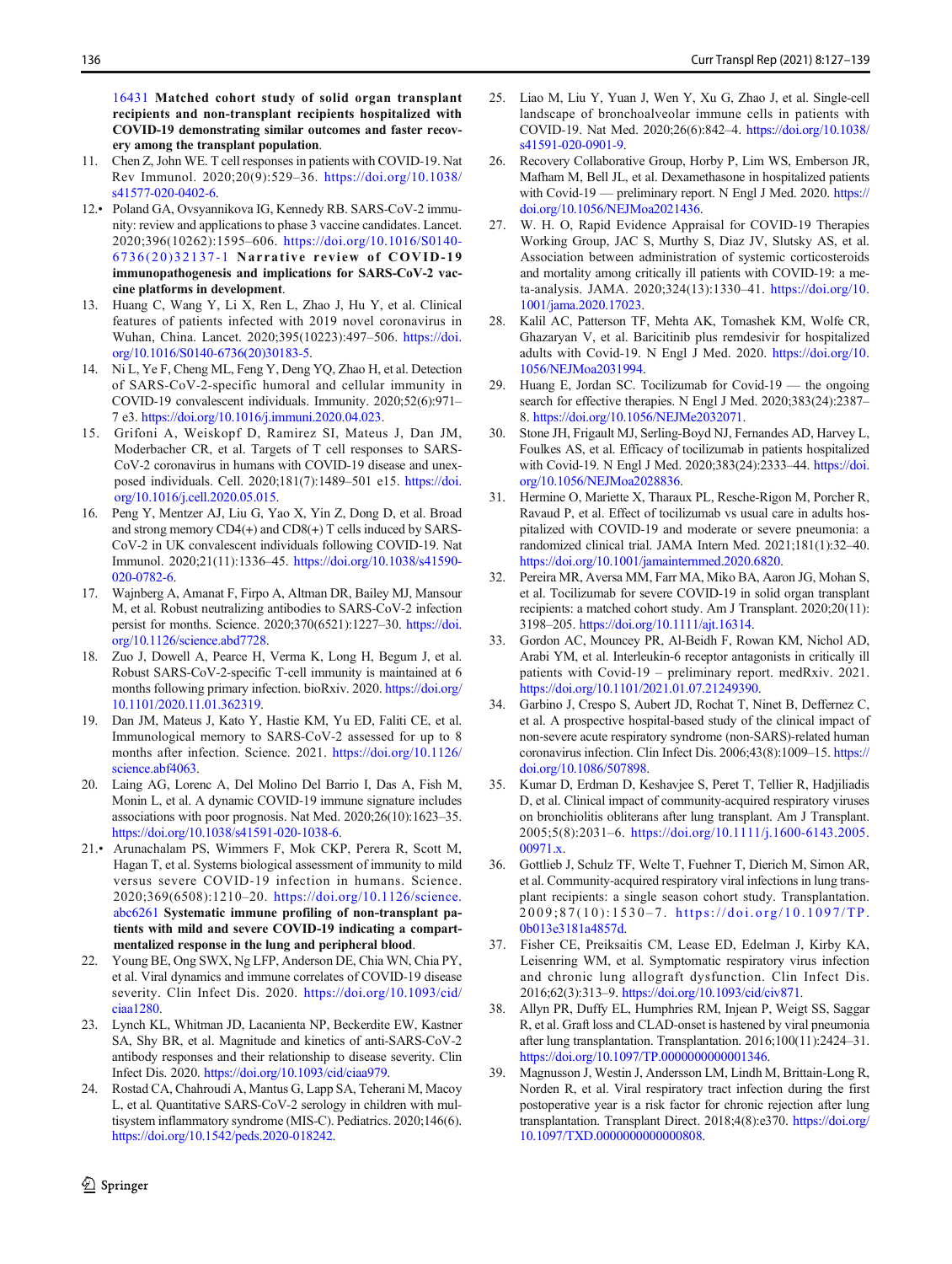- <span id="page-10-0"></span>40. Bharat A, Kuo E, Saini D, Steward N, Hachem R, Trulock EP, et al. Respiratory virus-induced dysregulation of T-regulatory cells leads to chronic rejection. Ann Thorac Surg. 2010;90(5):1637–44; discussion 44. [https://doi.org/10.1016/j.athoracsur.2010.06.048.](https://doi.org/10.1016/j.athoracsur.2010.06.048)
- 41. Gunasekaran M, Bansal S, Ravichandran R, Sharma M, Perincheri S, Rodriguez F, et al. Respiratory viral infection in lung transplantation induces exosomes that trigger chronic rejection. J Heart Lung Transplant. 2020;39(4):379–88. [https://doi.org/10.1016/j.healun.](https://doi.org/10.1016/j.healun.2019.12.009) [2019.12.009](https://doi.org/10.1016/j.healun.2019.12.009).
- 42. Mateus J, Grifoni A, Tarke A, Sidney J, Ramirez SI, Dan JM, et al. Selective and cross-reactive SARS-CoV-2 T cell epitopes in unexposed humans. Science. 2020;370(6512):89–94. [https://doi.org/10.](https://doi.org/10.1126/science.abd3871) [1126/science.abd3871](https://doi.org/10.1126/science.abd3871).
- 43. Braun J, Loyal L, Frentsch M, Wendisch D, Georg P, Kurth F, et al. SARS-CoV-2-reactive T cells in healthy donors and patients with COVID-19. Nature. 2020;587(7833):270–4. [https://doi.org/10.](https://doi.org/10.1038/s41586-020-2598-9) [1038/s41586-020-2598-9.](https://doi.org/10.1038/s41586-020-2598-9)
- 44. Kumar D, Tellier R, Draker R, Levy G, Humar A. Severe acute respiratory syndrome (SARS) in a liver transplant recipient and guidelines for donor SARS screening. Am J Transplant. 2003;3(8):977–81. [https://doi.org/10.1034/j.1600-6143.2003.](https://doi.org/10.1034/j.1600-6143.2003.00197.x) [00197.x.](https://doi.org/10.1034/j.1600-6143.2003.00197.x)
- 45. Chiu MC. Suggested management of immunocompromized kidney patients suffering from SARS. Pediatr Nephrol. 2003;18(12):1204– 5. <https://doi.org/10.1007/s00467-003-1325-8>.
- 46. Mailles A, Blanckaert K, Chaud P, van der Werf S, Lina B, Caro V, et al. First cases of Middle East respiratory syndrome coronavirus (MERS-CoV) infections in France, investigations and implications for the prevention of human-to-human transmission, France, May 2013. Euro Surveill. 2013;18(24):20502.
- 47. AlGhamdi M, Mushtaq F, Awn N, Shalhoub S. MERS CoV infection in two renal transplant recipients: case report. Am J Transplant. 2015;15(4):1101–4. [https://doi.org/10.1111/ajt.13085.](https://doi.org/10.1111/ajt.13085)
- 48. Kim MY, Brennan DC, Shah P. General approach to the clinical care of solid organ transplant recipients with COVID-19 infection: management for transplant recipients. Curr Transplant Rep. 2020: 1–13. [https://doi.org/10.1007/s40472-020-00305-y.](https://doi.org/10.1007/s40472-020-00305-y)
- 49. Crespo M, Mazuecos A, Rodrigo E, Gavela E, Villanego F, Sanchez-Alvarez E, et al. Respiratory and gastrointestinal COVID-19 phenotypes in kidney transplant recipients. Transplantation. 2020;104(11):2225–33. [https://doi.org/10.1097/](https://doi.org/10.1097/TP.0000000000003413) [TP.0000000000003413.](https://doi.org/10.1097/TP.0000000000003413)
- 50. Christensen J, Kumar D, Moinuddin I, Bryson A, Kashi Z, Kimball P, et al. Coronavirus disease 2019 viremia, serologies, and clinical course in a case series of transplant recipients. Transplant Proc. 2020;52(9):2637–41. [https://doi.org/10.1016/j.transproceed.2020.](https://doi.org/10.1016/j.transproceed.2020.08.042) [08.042.](https://doi.org/10.1016/j.transproceed.2020.08.042)
- 51.•• Benotmane I, Gautier-Vargas G, Wendling MJ, Perrin P, Velay A, Bassand X, et al. In-depth virological assessment of kidney transplant recipients with COVID-19. Am J Transplant. 2020;20(11): 3162–72. <https://doi.org/10.1111/ajt.16251> Viral dynamics and antibody responses in a cohort of kidney transplant recipients with non-severe and severe COVID-19.
- 52. Caillard S, Benotmane I, Gautier Vargas G, Perrin P, Fafi-Kremer S. SARS-CoV-2 viral dynamics in immunocompromised patients. Am J Transplant. 2020. [https://doi.org/10.1111/ajt.16353.](https://doi.org/10.1111/ajt.16353)
- 53. Zhu L, Gong N, Liu B, Lu X, Chen D, Chen S, et al. Coronavirus disease 2019 pneumonia in immunosuppressed renal transplant recipients: a summary of 10 confirmed cases in Wuhan, China. Eur Urol. 2020;77(6):748–54. [https://doi.org/10.1016/j.eururo.2020.](https://doi.org/10.1016/j.eururo.2020.03.039) [03.039.](https://doi.org/10.1016/j.eururo.2020.03.039)
- 54. Silvano J, Ferreira F, Bustorff M, Nunes AT, Tavares I, Sobrinho Simoes J, et al. Viral clearance and serological response to SARS-CoV-2 in kidney transplant recipients. Transplant Proc. 2020. <https://doi.org/10.1016/j.transproceed.2020.11.008>.
- 55. van Kampen JJA, van de Vijver D, Fraaij PLA, Haagmans BL, Lamers MM, Okba N, et al. Duration and key determinants of infectious virus shedding in hospitalized patients with coronavirus disease-2019 (COVID-19). Nat Commun. 2021;12(1):267. [https://](https://doi.org/10.1038/s41467-020-20568-4) [doi.org/10.1038/s41467-020-20568-4.](https://doi.org/10.1038/s41467-020-20568-4)
- 56. Benotmane I, Perrin P, Vargas GG, Bassand X, Keller N, Lavaux T, et al. Biomarkers of cytokine release syndrome predict disease severity and mortality from COVID-19 in kidney transplant recipients. Transplantation. 2021;105(1):158–69. [https://doi.org/10.](https://doi.org/10.1097/TP.0000000000003480) [1097/TP.0000000000003480.](https://doi.org/10.1097/TP.0000000000003480)
- 57.•• Prendecki M, Clarke C, Gleeson S, Greathead L, Santos E, McLean A, et al. Detection of SARS-CoV-2 antibodies in kidney transplant recipients. J Am Soc Nephrol. 2020;31(12):2753–6. [https://doi.org/](https://doi.org/10.1681/ASN.2020081152) [10.1681/ASN.2020081152](https://doi.org/10.1681/ASN.2020081152) Seroprevalence study in a kidney transplant population at a single UK center demonstrating differing performance characteristics of three commercial SARS-CoV-2 antibody assays.
- Fung M, Chiu CY, DeVoe C, Doernberg SB, Schwartz BS, Langelier C, et al. Clinical outcomes and serologic response in solid organ transplant recipients with COVID-19: a case series from the United States. Am J Transplant. 2020;20(11):3225–33. [https://doi.](https://doi.org/10.1111/ajt.16079) [org/10.1111/ajt.16079.](https://doi.org/10.1111/ajt.16079)
- 59.•• Benotmane I, Gautier Vargas G, Velay A, Wendling MJ, Perrin P, Fafi-Kremer S, et al. Persistence of SARS-CoV-2 antibodies in kidney transplant recipients. Am J Transplant. 2020. [https://doi.](https://doi.org/10.1111/ajt.16469) [org/10.1111/ajt.16469](https://doi.org/10.1111/ajt.16469) Longitudinal cohort study of kidney transplant recipients with laboratory-confirmed COVID-19 demonstrating antibody persistence up to 6 months postinfection.
- 60.•• Candon S, Guerrot D, Drouot L, Lemoine M, Lebourg L, Hanoy M, et al. T cell and antibody responses to SARS-CoV-2: experience from a French transplantation and hemodialysis center during the COVID-19 pandemic. Am J Transplant. 2020. [https://doi.org/10.](https://doi.org/10.1111/ajt.16348) [1111/ajt.16348](https://doi.org/10.1111/ajt.16348) Cohort study demonstrating similar populations of SARS-CoV-2–reactive T cells in kidney transplant recipients and non-transplant patients on hemodialysis after confirmed COVID-19.
- 61.•• Hartzell S, Bin S, Benedetti C, Haverly M, Gallon L, Zaza G, et al. Evidence of potent humoral immune activity in COVID-19 infected kidney transplant recipients. Am J Transplant. 2020;20(11):3149–61. <https://doi.org/10.1111/ajt.16261> Comparative study of antibody levels and B and T cell populations after laboratory-confirmed COVID-19 in transplant and non-transplant patients.
- 62. Miarons M, Larrosa-Garcia M, Garcia-Garcia S, Los-Arcos I, Moreso F, Berastegui C, et al. COVID-19 in solid organ transplantation: a matched retrospective cohort study and evaluation of immunosuppression management. Transplantation. 2021;105(1): 138–50. [https://doi.org/10.1097/TP.0000000000003460.](https://doi.org/10.1097/TP.0000000000003460)
- 63. Fernandez-Ruiz M, Aguado JM. Immunomodulatory therapies for COVID-19 in solid organ transplant recipients. Curr Transplant Rep. 2020:1–11. <https://doi.org/10.1007/s40472-020-00306-x>.
- 64. Querido S, Calca R, Weigert A, Francisco D, Adragao T, Ana Pessanha M, et al. Kinetics of torquetenovirus DNA load in a recent kidney transplant recipient with mild SARS-CoV-2 infection and a failed antibody response. Transpl Infect Dis. 2020:e13524. [https://](https://doi.org/10.1111/tid.13524) [doi.org/10.1111/tid.13524](https://doi.org/10.1111/tid.13524).
- 65. Xia Z, Liu X, Hu X, Zhong Z, Wang Y, Peng G, et al. Failed antibody response in a renal transplant recipient with SARS-CoV-2 infected. Transpl Infect Dis. 2020;22(5):e13349. [https://doi.org/](https://doi.org/10.1111/tid.13349) [10.1111/tid.13349.](https://doi.org/10.1111/tid.13349)
- 66. Zilla ML, Keetch C, Mitchell G, McBreen J, Shurin MR, Wheeler SE. SARS-CoV-2 serologic immune response in exogenously immunosuppressed patients. J Appl Lab Med. 2020. [https://doi.org/](https://doi.org/10.1093/jalm/jfaa232) [10.1093/jalm/jfaa232](https://doi.org/10.1093/jalm/jfaa232).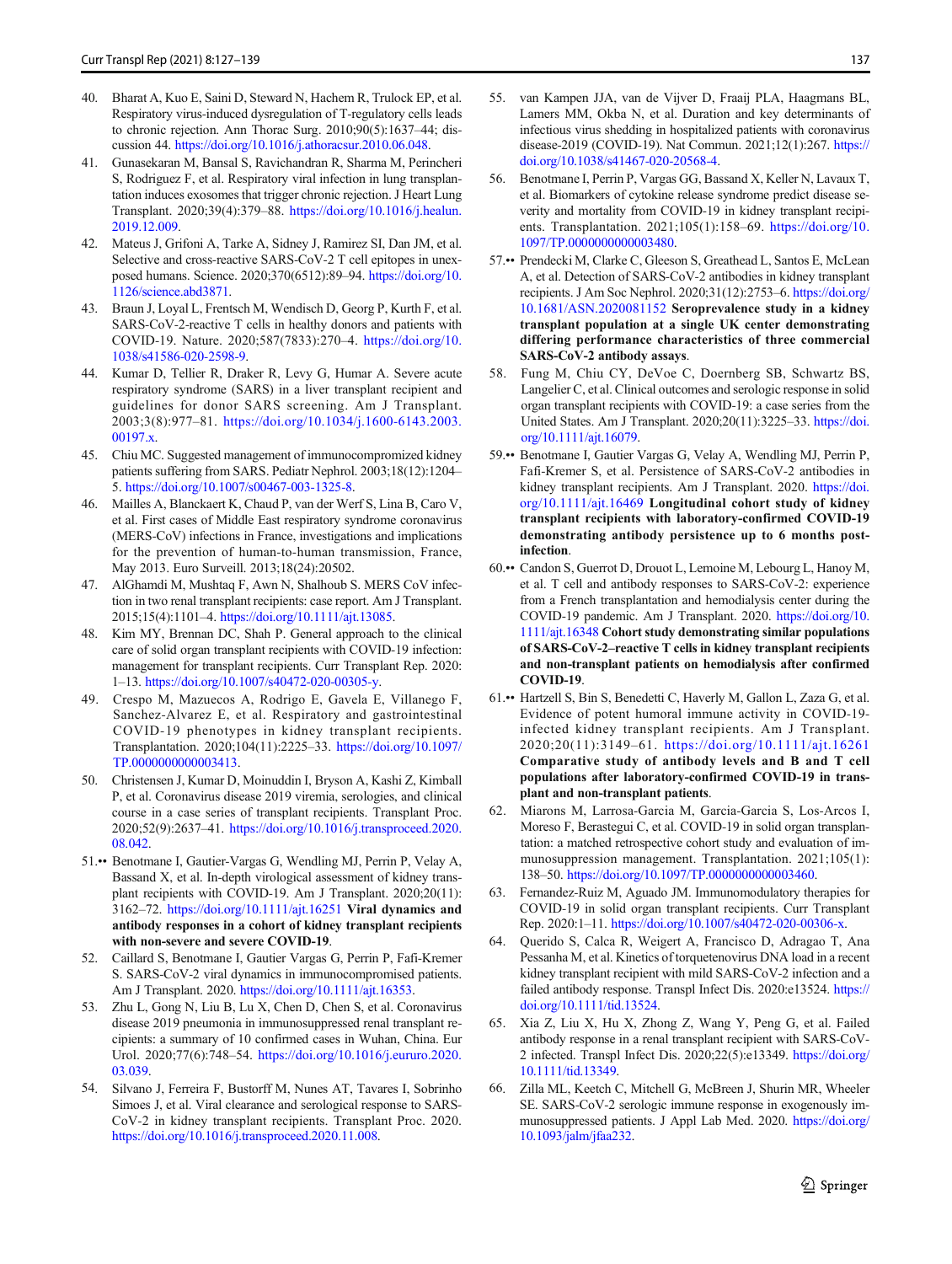- <span id="page-11-0"></span>67. Zhong Z, Zhang Q, Xia H, Wang A, Liang W, Zhou W, et al. Clinical characteristics and immunosuppressant management of coronavirus disease 2019 in solid organ transplant recipients. Am J Transplant. 2020;20(7):1916–21. [https://doi.org/10.1111/ajt.](https://doi.org/10.1111/ajt.15928) [15928.](https://doi.org/10.1111/ajt.15928)
- 68. Niess H, Borner N, Muenchhoff M, Khatamzas E, Stangl M, Graf A, et al. Liver transplantation in a patient after COVID-19 - rapid loss of antibodies and prolonged viral RNA shedding. Am J Transplant. 2020. [https://doi.org/10.1111/ajt.16349.](https://doi.org/10.1111/ajt.16349)
- 69. Azzi Y, Parides M, Alani O, Loarte-Campos P, Bartash R, Forest S, et al. COVID-19 infection in kidney transplant recipients at the epicenter of pandemics. Kidney Int. 2020;98(6):1559–67. [https://](https://doi.org/10.1016/j.kint.2020.10.004) [doi.org/10.1016/j.kint.2020.10.004.](https://doi.org/10.1016/j.kint.2020.10.004)
- 70. Choi M, Bachmann F, Naik MG, Duettmann W, Duerr M, Zukunft B, et al. Low seroprevalence of SARS-CoV-2 antibodies during systematic antibody screening and serum responses in patients after COVID-19 in a German transplant center. J Clin Med. 2020;9(11) 10.3390/jcm9113401.
- 71. Willicombe M, Gleeson S, Clarke C, Dor F, Prendecki M, Lightstone L, et al. Identification of patient characteristics associated with SARS-CoV-2 infection and outcome in kidney transplant patients using serological screening. Transplantation. 2021;105(1): 151–7. [https://doi.org/10.1097/TP.0000000000003526.](https://doi.org/10.1097/TP.0000000000003526)
- 72. Boyarsky BJ, Ou MT, Werbel WA, Avery RK, Clarke WA, Tobian AAR, et al. Early development and durability of SARS-CoV-2 antibodies among solid organ transplant recipients: a pilot study (in press). Transplantation. 2021.
- 73. Fishman JA. The immunocompromised transplant recipient and SARS-CoV-2 infection. J Am Soc Nephrol. 2020;31(6):1147–9. <https://doi.org/10.1681/ASN.2020040416>.
- 74. Scanlon N, Saklawi Y, Rouphael N. The role of systems vaccinology in understanding the immune defects to vaccination in solid organ transplant recipients. Front Immunol. 2020;11: 582201. [https://doi.org/10.3389/fimmu.2020.582201.](https://doi.org/10.3389/fimmu.2020.582201)
- 75. Eckerle I, Rosenberger KD, Zwahlen M, Junghanss T. Serologic vaccination response after solid organ transplantation: a systematic review. PLoS One. 2013;8(2):e56974. [https://doi.org/10.1371/](https://doi.org/10.1371/journal.pone.0056974) [journal.pone.0056974](https://doi.org/10.1371/journal.pone.0056974).
- 76. Boyarsky BJ, Ou MT, Greenberg RS, Teles AT, Werbel WA, Avery RK, et al. Safety of the first dose of SARS-CoV-2 vaccination in solid organ transplant recipients (in press). Transplantation. 2021.
- 77. Vincenti F, Budde K, Merville P, Shihab F, Ram Peddi V, Shah M, et al. A randomized, phase 2 study of ASP0113, a DNA-based vaccine, for the prevention of CMV in CMV-seronegative kidney transplant recipients receiving a kidney from a CMV-seropositive donor. Am J Transplant. 2018;18(12):2945–54. [https://doi.org/10.](https://doi.org/10.1111/ajt.14925) [1111/ajt.14925.](https://doi.org/10.1111/ajt.14925)
- 78. Kumar D, Unger ER, Panicker G, Medvedev P, Wilson L, Humar A. Immunogenicity of quadrivalent human papillomavirus vaccine in organ transplant recipients. Am J Transplant. 2013;13(9):2411– 7. <https://doi.org/10.1111/ajt.12329>.
- 79. Mulley WR, Dendle C, Ling JEH, Knight SR. Does vaccination in solid-organ transplant recipients result in adverse immunologic sequelae? A systematic review and meta-analysis. J Heart Lung Transplant. 2018;37(7):844–52. [https://doi.org/10.1016/j.healun.](https://doi.org/10.1016/j.healun.2018.03.001) [2018.03.001](https://doi.org/10.1016/j.healun.2018.03.001).
- 80. Polack FP, Thomas SJ, Kitchin N, Absalon J, Gurtman A, Lockhart S, et al. Safety and efficacy of the BNT162b2 mRNA Covid-19 vaccine. N Engl J Med. 2020;383(27):2603–15. [https://doi.org/10.](https://doi.org/10.1056/NEJMoa2034577) [1056/NEJMoa2034577](https://doi.org/10.1056/NEJMoa2034577).
- 81. Baden LR, El Sahly HM, Essink B, Kotloff K, Frey S, Novak R, et al. Efficacy and safety of the mRNA-1273 SARS-CoV-2 vaccine. N Engl J Med. 2020. [https://doi.org/10.1056/](https://doi.org/10.1056/NEJMoa2035389) [NEJMoa2035389](https://doi.org/10.1056/NEJMoa2035389).
- 82. Kharfan-Dabaja MA, Boeckh M, Wilck MB, Langston AA, Chu AH, Wloch MK, et al. A novel therapeutic cytomegalovirus DNA vaccine in allogeneic haemopoietic stem-cell transplantation: a randomised, double-blind, placebo-controlled, phase 2 trial. Lancet Infect Dis. 2012;12(4):290–9. [https://doi.org/10.1016/](https://doi.org/10.1016/S1473-3099(11)70344-9) [S1473-3099\(11\)70344-9](https://doi.org/10.1016/S1473-3099(11)70344-9).
- 83. Voysey M, Clemens SAC, Madhi SA, Weckx LY, Folegatti PM, Aley PK, et al. Safety and efficacy of the ChAdOx1 nCoV-19 vaccine (AZD1222) against SARS-CoV-2: an interim analysis of four randomised controlled trials in Brazil, South Africa, and the UK. Lancet. 2020. [https://doi.org/10.1016/S0140-6736\(20\)32661-](https://doi.org/10.1016/S0140-6736(20)32661-1) [1](https://doi.org/10.1016/S0140-6736(20)32661-1).
- 84. Croce E, Hatz C, Jonker EF, Visser LG, Jaeger VK, Buhler S. Safety of live vaccinations on immunosuppressive therapy in patients with immune-mediated inflammatory diseases, solid organ transplantation or after bone-marrow transplantation - a systematic review of randomized trials, observational studies and case reports. Vaccine. 2017;35(9):1216–26. [https://doi.org/10.1016/j.vaccine.](https://doi.org/10.1016/j.vaccine.2017.01.048) [2017.01.048.](https://doi.org/10.1016/j.vaccine.2017.01.048)
- 85. Katerinis I, Hadaya K, Duquesnoy R, Ferrari-Lacraz S, Meier S, van Delden C, et al. De novo anti-HLA antibody after pandemic H1N1 and seasonal influenza immunization in kidney transplant recipients. Am J Transplant. 2011;11(8):1727–33. [https://doi.org/](https://doi.org/10.1111/j.1600-6143.2011.03604.x) [10.1111/j.1600-6143.2011.03604.x.](https://doi.org/10.1111/j.1600-6143.2011.03604.x)
- 86. Schaffer SA, Husain S, Delgado DH, Kavanaugh L, Ross HJ. Impact of adjuvanted H1N1 vaccine on cell-mediated rejection in heart transplant recipients. Am J Transplant. 2011;11(12):2751–4. [https://doi.org/10.1111/j.1600-6143.2011.03743.x.](https://doi.org/10.1111/j.1600-6143.2011.03743.x)
- 87. Fairhead T, Hendren E, Tinckam K, Rose C, Sherlock CH, Shi L, et al. Poor seroprotection but allosensitization after adjuvanted pandemic influenza H1N1 vaccine in kidney transplant recipients. Transpl Infect Dis. 2012;14(6):575–83. [https://doi.org/10.1111/](https://doi.org/10.1111/tid.12006) [tid.12006](https://doi.org/10.1111/tid.12006).
- 88. Dos Santos G, Seifert HA, Bauchau V, Shinde V, Barbeau DM, Cohet C. Adjuvanted (AS03) A/H1N1 2009 pandemic influenza vaccines and solid organ transplant rejection: systematic signal evaluation and lessons learnt. Drug Saf. 2017;40(8):693–702. <https://doi.org/10.1007/s40264-017-0532-3>.
- 89. Nevens F, Zuckerman JN, Burroughs AK, Jung MC, Bayas JM, Kallinowski B, et al. Immunogenicity and safety of an experimental adjuvanted hepatitis B candidate vaccine in liver transplant patients. Liver Transpl. 2006;12(10):1489–95. [https://doi.org/10.1002/lt.](https://doi.org/10.1002/lt.20836) [20836.](https://doi.org/10.1002/lt.20836)
- 90. Di Paolo D, Lenci I, Cerocchi C, Tariciotti L, Monaco A, Brega A, et al. One-year vaccination against hepatitis B virus with a MPLvaccine in liver transplant patients for HBV-related cirrhosis. Transpl Int. 2010;23(11):1105–12. [https://doi.org/10.1111/j.1432-](https://doi.org/10.1111/j.1432-2277.2010.01104.x) [2277.2010.01104.x](https://doi.org/10.1111/j.1432-2277.2010.01104.x).
- 91. Lindemann M, Zaslavskaya M, Fiedler M, Wilde B, Heinemann FM, Heinold A, et al. Humoral and cellular responses to a single dose of Fendrix in renal transplant recipients with non-response to previous hepatitis B vaccination. Scand J Immunol. 2017;85(1):51– 7. [https://doi.org/10.1111/sji.12497.](https://doi.org/10.1111/sji.12497)
- 92. Kumar D, Campbell P, Hoschler K, Hidalgo L, Al-Dabbagh M, Wilson L, et al. Randomized controlled trial of adjuvanted versus nonadjuvanted influenza vaccine in kidney transplant recipients. Transplantation. 2016;100(3):662–9. [https://doi.org/10.1097/TP.](https://doi.org/10.1097/TP.0000000000000861) [0000000000000861](https://doi.org/10.1097/TP.0000000000000861).
- 93. Griffiths PD, Stanton A, McCarrell E, Smith C, Osman M, Harber M, et al. Cytomegalovirus glycoprotein-B vaccine with MF59 adjuvant in transplant recipients: a phase 2 randomised placebocontrolled trial. Lancet. 2011;377(9773):1256–63. [https://doi.org/](https://doi.org/10.1016/S0140-6736(11)60136-0) [10.1016/S0140-6736\(11\)60136-0.](https://doi.org/10.1016/S0140-6736(11)60136-0)
- 94. Vink P, Ramon Torrell JM, Sanchez Fructuoso A, Kim SJ, Kim SI, Zaltzman J, et al. Immunogenicity and safety of the adjuvanted recombinant zoster vaccine in chronically immunosuppressed